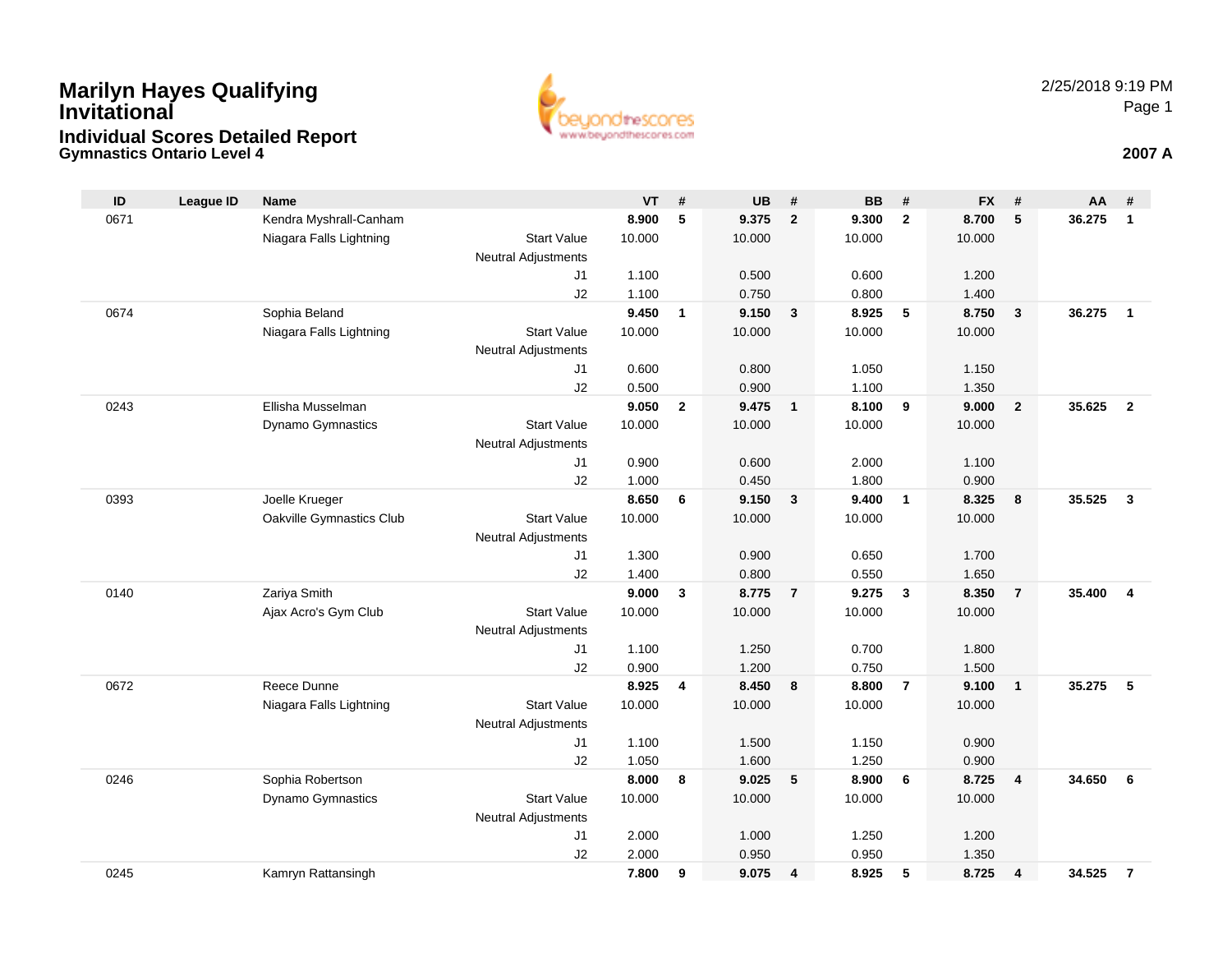

2/25/2018 9:19 PMPage 2

| igividuai Scores Detalled Report |                                       |                            | ALALAM DRATCH JOSE MOTOR AD FOLLE |    |         |          |         |          |     |
|----------------------------------|---------------------------------------|----------------------------|-----------------------------------|----|---------|----------|---------|----------|-----|
|                                  | Dynamo Gymnastics                     | <b>Start Value</b>         | 10.000                            |    | 10.000  | 10.000   | 10.000  |          |     |
|                                  |                                       | <b>Neutral Adjustments</b> |                                   |    |         |          |         |          |     |
|                                  |                                       | J1                         | 2.400                             |    | 0.850   | 1.050    | 1.350   |          |     |
|                                  |                                       | J2                         | 2.000                             |    | 1.000   | 1.100    | 1.200   |          |     |
| 0141                             | Eva Coyne                             |                            | 8.150                             | 7  | 8.400 9 | 9.100 4  | 8.500 6 | 34.150 8 |     |
|                                  | Ajax Acro's Gym Club                  | <b>Start Value</b>         | 10.000                            |    | 10.000  | 10.000   | 10.000  |          |     |
|                                  |                                       | <b>Neutral Adjustments</b> |                                   |    |         |          |         |          |     |
|                                  |                                       | J1                         | 1.900                             |    | 1.700   | 1.000    | 1.400   |          |     |
|                                  |                                       | J2                         | 1.800                             |    | 1.500   | 0.800    | 1.600   |          |     |
| 0757                             | Naima Koch                            |                            | 8.000                             | -8 | 8.800 6 | 8.700 8  | 7.750 9 | 33.250   | - 9 |
|                                  | <b>Shenderey Gymnastics Institute</b> | <b>Start Value</b>         | 10.000                            |    | 10.000  | 10.000   | 10.000  |          |     |
|                                  |                                       | <b>Neutral Adjustments</b> |                                   |    |         | $-0.200$ |         |          |     |
|                                  |                                       | J <sub>1</sub>             | 2.200                             |    | 1.100   | 1.150    | 2.400   |          |     |
|                                  |                                       | J2                         | 1.800                             |    | 1.300   | 1.050    | 2.100   |          |     |

### **Gymnastics Ontario Level 4**

| ID   | League ID | <b>Name</b>                     |                            | <b>VT</b> | #            | <b>UB</b> | #              | <b>BB</b> | #              | <b>FX</b> | #                       | AA     | #                       |
|------|-----------|---------------------------------|----------------------------|-----------|--------------|-----------|----------------|-----------|----------------|-----------|-------------------------|--------|-------------------------|
| 0817 |           | Emma Alpert                     |                            | 9.025     | 1            | 9.325     | -1             | 9.425     | $\overline{2}$ | 8.775     | $\mathbf{3}$            | 36.550 | $\overline{1}$          |
|      |           | Vaughan Gymnastics Club         | <b>Start Value</b>         | 10.000    |              | 10.000    |                | 10.000    |                | 10.000    |                         |        |                         |
|      |           |                                 | <b>Neutral Adjustments</b> |           |              |           |                |           |                | $-0.100$  |                         |        |                         |
|      |           |                                 | J1                         | 0.900     |              | 0.600     |                | 0.450     |                | 1.000     |                         |        |                         |
|      |           |                                 | J2                         | 1.050     |              | 0.750     |                | 0.700     |                | 1.250     |                         |        |                         |
| 0136 |           | <b>Brooke MacWilliam</b>        |                            | 8.650     | -4           | 9.150     | 3              | 9.200     | 5              | 9.300     | $\overline{\mathbf{1}}$ | 36.300 | $\overline{2}$          |
|      |           | Georgian Bay Phoenix Gymnastics | <b>Start Value</b>         | 10.000    |              | 10.000    |                | 10.000    |                | 10.000    |                         |        |                         |
|      |           |                                 | <b>Neutral Adjustments</b> |           |              |           |                |           |                |           |                         |        |                         |
|      |           |                                 | J1                         | 1.200     |              | 0.900     |                | 0.700     |                | 0.700     |                         |        |                         |
|      |           |                                 | J2                         | 1.500     |              | 0.800     |                | 0.900     |                | 0.700     |                         |        |                         |
| 0139 |           | Carylie Rands                   |                            | 8.950     | $\mathbf{2}$ | 9.050     | 5              | 9.000     | -6             | 8.750     | $\overline{4}$          | 35.750 | $\mathbf{3}$            |
|      |           | Georgian Bay Phoenix Gymnastics | <b>Start Value</b>         | 10.000    |              | 10.000    |                | 10.000    |                | 10.000    |                         |        |                         |
|      |           |                                 | <b>Neutral Adjustments</b> |           |              |           |                |           |                |           |                         |        |                         |
|      |           |                                 | J1                         | 1.000     |              | 1.000     |                | 1.100     |                | 1.250     |                         |        |                         |
|      |           |                                 | J2                         | 1.100     |              | 0.900     |                | 0.900     |                | 1.250     |                         |        |                         |
| 0695 |           | Alexa Brown                     |                            | 8.350     | 6            | 9.300     | $\overline{2}$ | 9.400     | $\mathbf{3}$   | 8.700     | 5                       | 35.750 | - 3                     |
|      |           | Gyros Gymnastics                | <b>Start Value</b>         | 10.000    |              | 10.000    |                | 10.000    |                | 10.000    |                         |        |                         |
|      |           |                                 | <b>Neutral Adjustments</b> |           |              |           |                |           |                |           |                         |        |                         |
|      |           |                                 | J1                         | 1.700     |              | 0.650     |                | 0.700     |                | 1.200     |                         |        |                         |
|      |           |                                 | J2                         | 1.600     |              | 0.750     |                | 0.500     |                | 1.400     |                         |        |                         |
| 0819 |           | Ella Didio                      |                            | 8.800     | 3            | 9.100     | 4              | 9.300     | -4             | 8.375     | - 6                     | 35.575 | $\overline{\mathbf{4}}$ |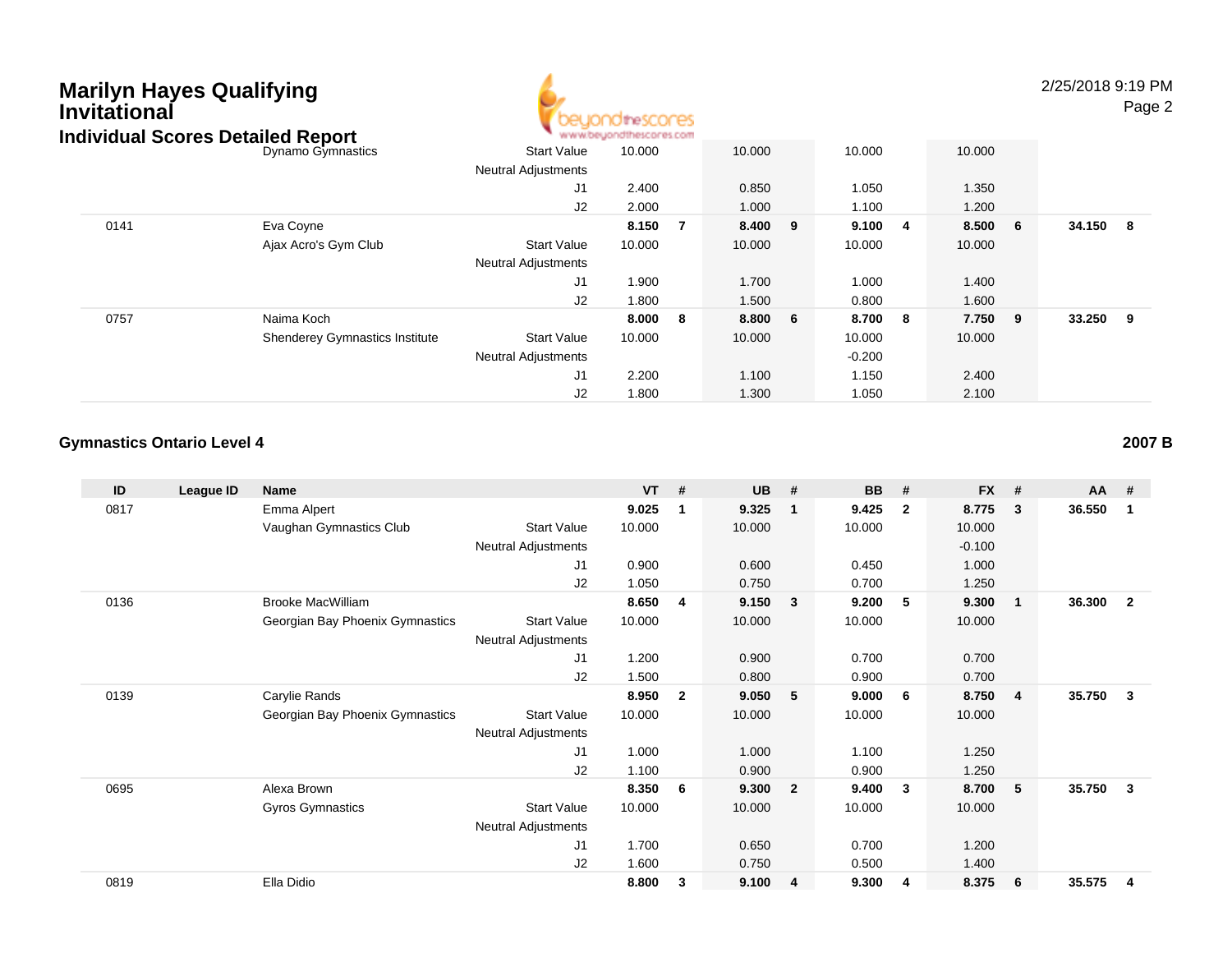## **Marilyn Hayes QualifyingInvitational**



2/25/2018 9:19 PM

Page 3

|      | Individual Scores Detailed Report |                            | www.beyondthescores.com |                |        |                |          |                |        |                         |        |                |
|------|-----------------------------------|----------------------------|-------------------------|----------------|--------|----------------|----------|----------------|--------|-------------------------|--------|----------------|
|      | Vaughan Gymnastics Club           | <b>Start Value</b>         | 10.000                  |                | 10.000 |                | 10.000   |                | 10.000 |                         |        |                |
|      |                                   | Neutral Adjustments        |                         |                |        |                |          |                |        |                         |        |                |
|      |                                   | J1                         | 1.100                   |                | 0.800  |                | 0.600    |                | 1.500  |                         |        |                |
|      |                                   | J2                         | 1.300                   |                | 1.000  |                | 0.800    |                | 1.750  |                         |        |                |
| 0454 | Isabella Gendron                  |                            | 8.500                   | 5              | 9.025  | 6              | 8.125    | 9              | 9.250  | $\overline{\mathbf{2}}$ | 34.900 | 5              |
|      | Infinity Gymnastics Centre        | <b>Start Value</b>         | 10.000                  |                | 10.000 |                | 10.000   |                | 10.000 |                         |        |                |
|      |                                   | <b>Neutral Adjustments</b> |                         |                |        |                | $-0.100$ |                |        |                         |        |                |
|      |                                   | J <sub>1</sub>             | 1.400                   |                | 1.050  |                | 1.900    |                | 0.700  |                         |        |                |
|      |                                   | J2                         | 1.600                   |                | 0.900  |                | 1.650    |                | 0.800  |                         |        |                |
| 0467 | Juliet Sarabura                   |                            | 8.500                   | 5              | 8.850  | $\overline{7}$ | 8.600    | 8              | 8.775  | $\mathbf{3}$            | 34.725 | 6              |
|      | Infinity Gymnastics Centre        | <b>Start Value</b>         | 10.000                  |                | 10.000 |                | 10.000   |                | 10.000 |                         |        |                |
|      |                                   | <b>Neutral Adjustments</b> |                         |                |        |                |          |                |        |                         |        |                |
|      |                                   | J <sub>1</sub>             | 1.600                   |                | 1.000  |                | 1.450    |                | 1.300  |                         |        |                |
|      |                                   | J2                         | 1.400                   |                | 1.300  |                | 1.350    |                | 1.150  |                         |        |                |
| 0772 | Hailey Putman                     |                            | 8.300                   | $\overline{7}$ | 7.700  | 8              | 9.475    | $\mathbf{1}$   | 8.000  | $\overline{7}$          | 33.475 | $\overline{7}$ |
|      | Cayuga Gymnastics Club            | <b>Start Value</b>         | 10.000                  |                | 10.000 |                | 10.000   |                | 10.000 |                         |        |                |
|      |                                   | Neutral Adjustments        |                         |                |        |                |          |                |        |                         |        |                |
|      |                                   | J <sub>1</sub>             | 1.600                   |                | 2.200  |                | 0.550    |                | 2.100  |                         |        |                |
|      |                                   | J2                         | 1.800                   |                | 2.400  |                | 0.500    |                | 1.900  |                         |        |                |
| 0305 | Alexys Cupelli                    |                            | 8.500                   | -5             | 6.950  | 9              | 8.975    | $\overline{7}$ | 6.700  | 8                       | 31.125 | - 8            |
|      | Galaxy                            | <b>Start Value</b>         | 10.000                  |                | 10.000 |                | 10.000   |                | 10.000 |                         |        |                |
|      |                                   | Neutral Adjustments        |                         |                |        |                |          |                |        |                         |        |                |
|      |                                   | J <sub>1</sub>             | 1.400                   |                | 3.200  |                | 1.100    |                | 3.500  |                         |        |                |
|      |                                   | J2                         | 1.600                   |                | 2.900  |                | 0.950    |                | 3.100  |                         |        |                |
|      |                                   |                            |                         |                |        |                |          |                |        |                         |        |                |

### **Gymnastics Ontario Level 4**

**ID League ID Name VT # UB # BB # FX # AA #** 0105 Emily Hunchuck **9.125 <sup>2</sup> 9.000 <sup>5</sup> 9.600 <sup>1</sup> 9.150 <sup>1</sup> 36.875 <sup>1</sup>** Shenderey Gymnastics Centre Start Value 10.000 10.000 10.000 10.000 Neutral Adjustments J1 0.900 0.900 0.500 0.750 J2 0.850 1.100 0.300 0.950 0108 Dora Gu **9.000 <sup>3</sup> 9.050 <sup>4</sup> 9.400 <sup>2</sup> 8.900 <sup>3</sup> 36.350 <sup>2</sup>** Shenderey Gymnastics Centre Start Value 10.000 10.000 10.000 10.000 Neutral Adjustments J1 1.100 0.900 0.600 1.200 J2 0.900 1.000 0.600 1.000 0292Shelby Hubert **9.300 <sup>1</sup> 8.800 <sup>6</sup> 9.150 <sup>6</sup> 8.850 <sup>5</sup> 36.100 <sup>3</sup>**

**2007 C**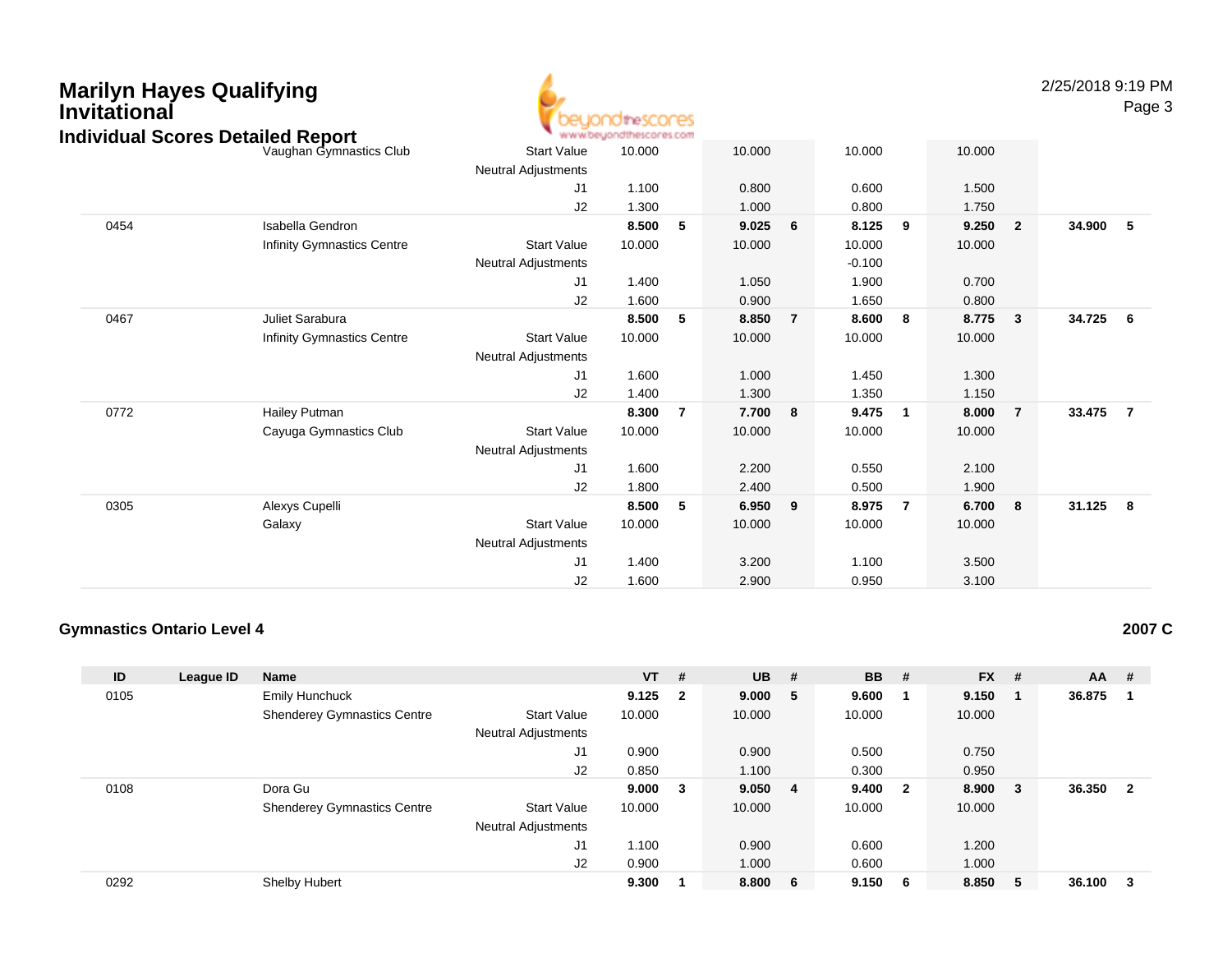| <b>Marilyn Hayes Qualifying</b><br>Invitational | <b>Individual Scores Detailed Report</b> |                                                  | idthe SCONES<br>www.beyondthescores.com |                |        |                |        |                         |        |                | 2/25/2018 9:19 PM | Page 4         |
|-------------------------------------------------|------------------------------------------|--------------------------------------------------|-----------------------------------------|----------------|--------|----------------|--------|-------------------------|--------|----------------|-------------------|----------------|
|                                                 | Galaxy                                   | <b>Start Value</b><br><b>Neutral Adjustments</b> | 10.000                                  |                | 10.000 |                | 10.000 |                         | 10.000 |                |                   |                |
|                                                 |                                          | J1                                               | 0.600                                   |                | 1.300  |                | 0.700  |                         | 1.200  |                |                   |                |
|                                                 |                                          | J2                                               | 0.800                                   |                | 1.100  |                | 1.000  |                         | 1.100  |                |                   |                |
| 0071                                            | Alexa Mulcahy                            |                                                  | 8.425                                   | 8              | 9.250  | $\overline{2}$ | 9.375  | $\overline{\mathbf{3}}$ | 8.925  | $\overline{2}$ | 35.975            | $\overline{4}$ |
|                                                 | <b>Shenderey Gymnastics Centre</b>       | <b>Start Value</b>                               | 10.000                                  |                | 10.000 |                | 10.000 |                         | 10.000 |                |                   |                |
|                                                 |                                          | <b>Neutral Adjustments</b>                       |                                         |                |        |                |        |                         |        |                |                   |                |
|                                                 |                                          | J <sub>1</sub>                                   | 1.700                                   |                | 0.700  |                | 0.700  |                         | 1.150  |                |                   |                |
|                                                 |                                          | J2                                               | 1.450                                   |                | 0.800  |                | 0.550  |                         | 1.000  |                |                   |                |
| 0601                                            | Alexandra Mancuso                        |                                                  | 8.500                                   | 6              | 9.100  | $\mathbf{3}$   | 9.300  | 5                       | 8.875  | 4              | 35.775            | -5             |
|                                                 | <b>Brantford Gymnastics Academy</b>      | <b>Start Value</b>                               | 10.000                                  |                | 10.000 |                | 10.000 |                         | 10.000 |                |                   |                |
|                                                 |                                          | <b>Neutral Adjustments</b>                       |                                         |                |        |                |        |                         |        |                |                   |                |
|                                                 |                                          | J1                                               | 1.400                                   |                | 1.000  |                | 0.650  |                         | 1.050  |                |                   |                |
|                                                 |                                          | J2                                               | 1.600                                   |                | 0.800  |                | 0.750  |                         | 1.200  |                |                   |                |
| 0797                                            | Anissah Sudhu                            |                                                  | 8.725                                   | $\overline{4}$ | 9.300  | $\mathbf{1}$   | 8.850  | $\overline{7}$          | 8.625  | $\overline{7}$ | 35.500            | 6              |
|                                                 | Kitchener-Waterloo Gymnastics            | <b>Start Value</b>                               | 10.000                                  |                | 10.000 |                | 10.000 |                         | 10.000 |                |                   |                |
|                                                 |                                          | <b>Neutral Adjustments</b>                       |                                         |                |        |                |        |                         |        |                |                   |                |
|                                                 |                                          | J <sub>1</sub>                                   | 1.400                                   |                | 0.600  |                | 1.200  |                         | 1.400  |                |                   |                |
|                                                 |                                          | J2                                               | 1.150                                   |                | 0.800  |                | 1.100  |                         | 1.350  |                |                   |                |
| 0463                                            | Josée DesRoches                          |                                                  | 8.450                                   | $\overline{7}$ | 9.050  | $\overline{4}$ | 8.750  | 8                       | 8.825  | 6              | 35.075            | $\overline{7}$ |
|                                                 | <b>Infinity Gymnastics Centre</b>        | <b>Start Value</b>                               | 10.000                                  |                | 10.000 |                | 10.000 |                         | 10.000 |                |                   |                |
|                                                 |                                          | <b>Neutral Adjustments</b>                       |                                         |                |        |                |        |                         |        |                |                   |                |
|                                                 |                                          | J <sub>1</sub>                                   | 1.700                                   |                | 0.800  |                | 1.250  |                         | 1.150  |                |                   |                |
|                                                 |                                          | J2                                               | 1.400                                   |                | 1.100  |                | 1.250  |                         | 1.200  |                |                   |                |
| 0304                                            | Lauren Mackey                            |                                                  | 8.575                                   | -5             | 8.200  | $\overline{7}$ | 9.350  | $\overline{4}$          | 8.050  | 8              | 34.175            | 8              |
|                                                 | Galaxy                                   | <b>Start Value</b>                               | 10.000                                  |                | 10.000 |                | 10.000 |                         | 10.000 |                |                   |                |
|                                                 |                                          | <b>Neutral Adjustments</b>                       |                                         |                |        |                |        |                         |        |                |                   |                |
|                                                 |                                          | $\sf J1$                                         | 1.500                                   |                | 1.800  |                | 0.800  |                         | 1.900  |                |                   |                |
|                                                 |                                          | J2                                               | 1.350                                   |                | 1.800  |                | 0.500  |                         | 2.000  |                |                   |                |
| 0911                                            | Jasmine Kelly                            |                                                  | 8.450                                   | $\overline{7}$ | 7.500  | 8              | 8.150  | 9                       | 7.925  | 9              | 32.025            | 9              |
|                                                 | Halton Hills Gymnastic Centre            | <b>Start Value</b>                               | 10.000                                  |                | 10.000 |                | 10.000 |                         | 10.000 |                |                   |                |
|                                                 |                                          | <b>Neutral Adjustments</b>                       |                                         |                |        |                |        |                         |        |                |                   |                |
|                                                 |                                          | J <sub>1</sub>                                   | 1.600                                   |                | 2.600  |                | 2.000  |                         | 2.250  |                |                   |                |
|                                                 |                                          | J2                                               | 1.500                                   |                | 2.400  |                | 1.700  |                         | 1.900  |                |                   |                |

**Gymnastics Ontario Level 4**

**2003 & Earlier A**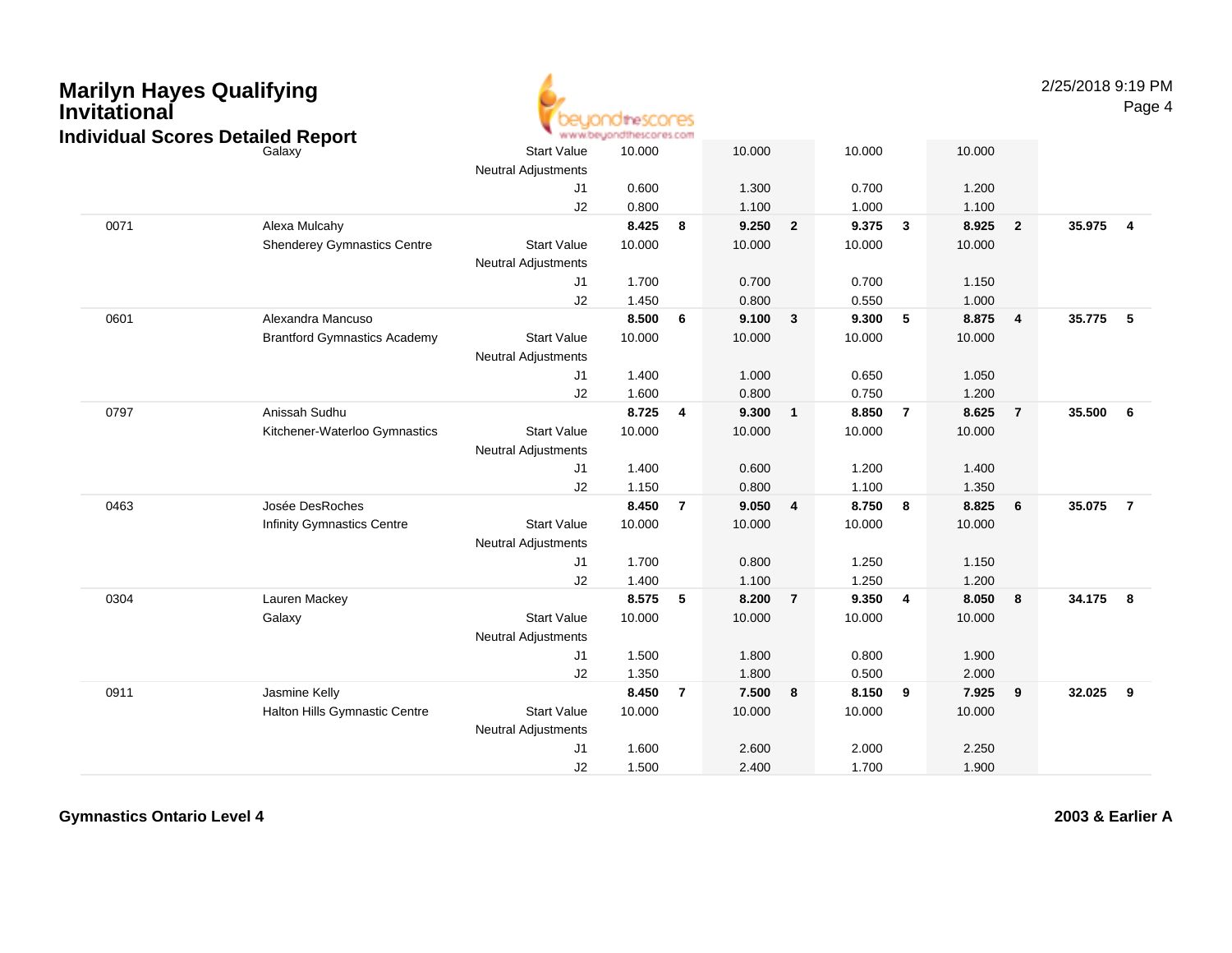| <b>Marilyn Hayes Qualifying</b><br><b>Invitational</b><br><b>Individual Scores Detailed Report</b> |                               |                                                  | <b>ionditescores</b><br>www.beyondthescores.com |                          |              |                          |           |                          |              |                          | 2/25/2018 9:19 PM | Page 5                  |
|----------------------------------------------------------------------------------------------------|-------------------------------|--------------------------------------------------|-------------------------------------------------|--------------------------|--------------|--------------------------|-----------|--------------------------|--------------|--------------------------|-------------------|-------------------------|
| League ID<br>ID                                                                                    | Name                          |                                                  | <b>VT</b>                                       | #                        | UB           | #                        | <b>BB</b> | #                        | <b>FX</b>    | $\pmb{\#}$               | AA                | #                       |
| 0069                                                                                               | Ainsley Schweyer              |                                                  | <b>X.XXX</b>                                    | $\overline{\phantom{a}}$ | <b>X.XXX</b> | $\overline{\phantom{a}}$ | X.XXX     | $\overline{\phantom{a}}$ | <b>X.XXX</b> | $\overline{\phantom{a}}$ | 0.000             | $\sim$                  |
| 0703                                                                                               | Andrea Glube                  |                                                  | 8.650                                           | 5                        | 9.450        | $\mathbf{1}$             | 9.225     | $\overline{1}$           | 9.250        | $\overline{2}$           | 36.575            | $\overline{\mathbf{1}}$ |
|                                                                                                    | <b>Gyros Gymnastics</b>       | <b>Start Value</b>                               | 10.000                                          |                          | 10.000       |                          | 10.000    |                          | 10.000       |                          |                   |                         |
|                                                                                                    |                               | <b>Neutral Adjustments</b>                       |                                                 |                          |              |                          |           |                          |              |                          |                   |                         |
|                                                                                                    |                               | J1                                               | 1.400                                           |                          | 0.600        |                          | 0.800     |                          | 0.700        |                          |                   |                         |
|                                                                                                    |                               | J2                                               | 1.300                                           |                          | 0.500        |                          | 0.750     |                          | 0.800        |                          |                   |                         |
| 0694                                                                                               | Zoe Boxer                     |                                                  | 8.875                                           | $\overline{2}$           | 8.850        | 3                        | 9.075     | $\mathbf{3}$             | 9.400        | $\mathbf{1}$             | 36.200            | $\overline{2}$          |
|                                                                                                    | <b>Gyros Gymnastics</b>       | <b>Start Value</b><br><b>Neutral Adjustments</b> | 10.000                                          |                          | 10.000       |                          | 10.000    |                          | 10.000       |                          |                   |                         |
|                                                                                                    |                               | J1                                               | 1.000                                           |                          | 1.100        |                          | 0.900     |                          | 0.500        |                          |                   |                         |
|                                                                                                    |                               | J2                                               | 1.250                                           |                          | 1.200        |                          | 0.950     |                          | 0.700        |                          |                   |                         |
| 0712                                                                                               | Jenaya Semple                 |                                                  | 9.000                                           | $\overline{1}$           | 8.400        | $\overline{\mathbf{4}}$  | 8.850     | $\overline{4}$           | 9.050        | 3                        | 35.300            | $\overline{\mathbf{3}}$ |
|                                                                                                    | <b>Gyros Gymnastics</b>       | <b>Start Value</b>                               | 10.000                                          |                          | 10.000       |                          | 10.000    |                          | 10.000       |                          |                   |                         |
|                                                                                                    |                               | <b>Neutral Adjustments</b>                       |                                                 |                          |              |                          |           |                          |              |                          |                   |                         |
|                                                                                                    |                               | J1                                               | 1.100                                           |                          | 1.700        |                          | 1.300     |                          | 0.850        |                          |                   |                         |
|                                                                                                    |                               | J2                                               | 0.900                                           |                          | 1.500        |                          | 1.000     |                          | 1.050        |                          |                   |                         |
| 0698                                                                                               | Lauren Clarke                 |                                                  | 8.450                                           | 6                        | 8.100        | 6                        | 9.200     | $\overline{2}$           | 8.825        | $5\phantom{.0}$          | 34.575            | $\overline{4}$          |
|                                                                                                    | <b>Gyros Gymnastics</b>       | <b>Start Value</b>                               | 10.000                                          |                          | 10.000       |                          | 10.000    |                          | 10.000       |                          |                   |                         |
|                                                                                                    |                               | <b>Neutral Adjustments</b>                       |                                                 |                          |              |                          |           |                          |              |                          |                   |                         |
|                                                                                                    |                               | J1                                               | 1.700                                           |                          | 1.800        |                          | 0.750     |                          | 1.150        |                          |                   |                         |
|                                                                                                    |                               | J2                                               | 1.400                                           |                          | 2.000        |                          | 0.850     |                          | 1.200        |                          |                   |                         |
| 0807                                                                                               | <b>Bianca Cashin</b>          |                                                  | 8.675                                           | $\overline{\mathbf{4}}$  | 9.125        | $\overline{2}$           | 7.625     | 6                        | 8.850        | $\overline{\mathbf{4}}$  | 34.275            | $-5$                    |
|                                                                                                    | Kitchener-Waterloo Gymnastics | <b>Start Value</b><br><b>Neutral Adjustments</b> | 10.000                                          |                          | 10.000       |                          | 10.000    |                          | 10.000       |                          |                   |                         |
|                                                                                                    |                               | J1                                               | 1.400                                           |                          | 0.850        |                          | 2.400     |                          | 1.200        |                          |                   |                         |
|                                                                                                    |                               | J2                                               | 1.250                                           |                          | 0.900        |                          | 2.350     |                          | 1.100        |                          |                   |                         |
| 0900                                                                                               | Taylor McLaughlin             |                                                  | 8.700                                           | $\mathbf{3}$             | 8.150        | 5                        | 8.400     | 5                        | 7.850        | 6                        | 33.100            | $6\overline{6}$         |
|                                                                                                    | Halton Hills Gymnastic Centre | <b>Start Value</b><br><b>Neutral Adjustments</b> | 10.000                                          |                          | 10.000       |                          | 10.000    |                          | 10.000       |                          |                   |                         |
|                                                                                                    |                               | J1                                               | 1.300                                           |                          | 2.000        |                          | 1.700     |                          | 2.000        |                          |                   |                         |
|                                                                                                    |                               | J2                                               | 1.300                                           |                          | 1.700        |                          | 1.500     |                          | 2.300        |                          |                   |                         |

### **Gymnastics Ontario Level 4**

**2003 & Earlier B**

| ID   | League ID | <b>Name</b>                     |                    | <b>VT</b> |       | UB           |       | BB           |    | <b>FX</b>    |       | AA     |    |
|------|-----------|---------------------------------|--------------------|-----------|-------|--------------|-------|--------------|----|--------------|-------|--------|----|
| 0713 |           | Simone Litzgus                  |                    | X.XXX     | $- -$ | <b>X.XXX</b> | $- -$ | <b>X.XXX</b> | -- | <b>X.XXX</b> | $- -$ | 0.000  | -- |
| 0534 |           | Annamae Terpstra                |                    | 8.925     |       | 9.000        |       | 8.975        |    | 8.525        |       | 35.425 |    |
|      |           | <b>Twisters Gymnastics Club</b> | <b>Start Value</b> | 10.000    |       | 10.000       |       | 10.000       |    | 10.000       |       |        |    |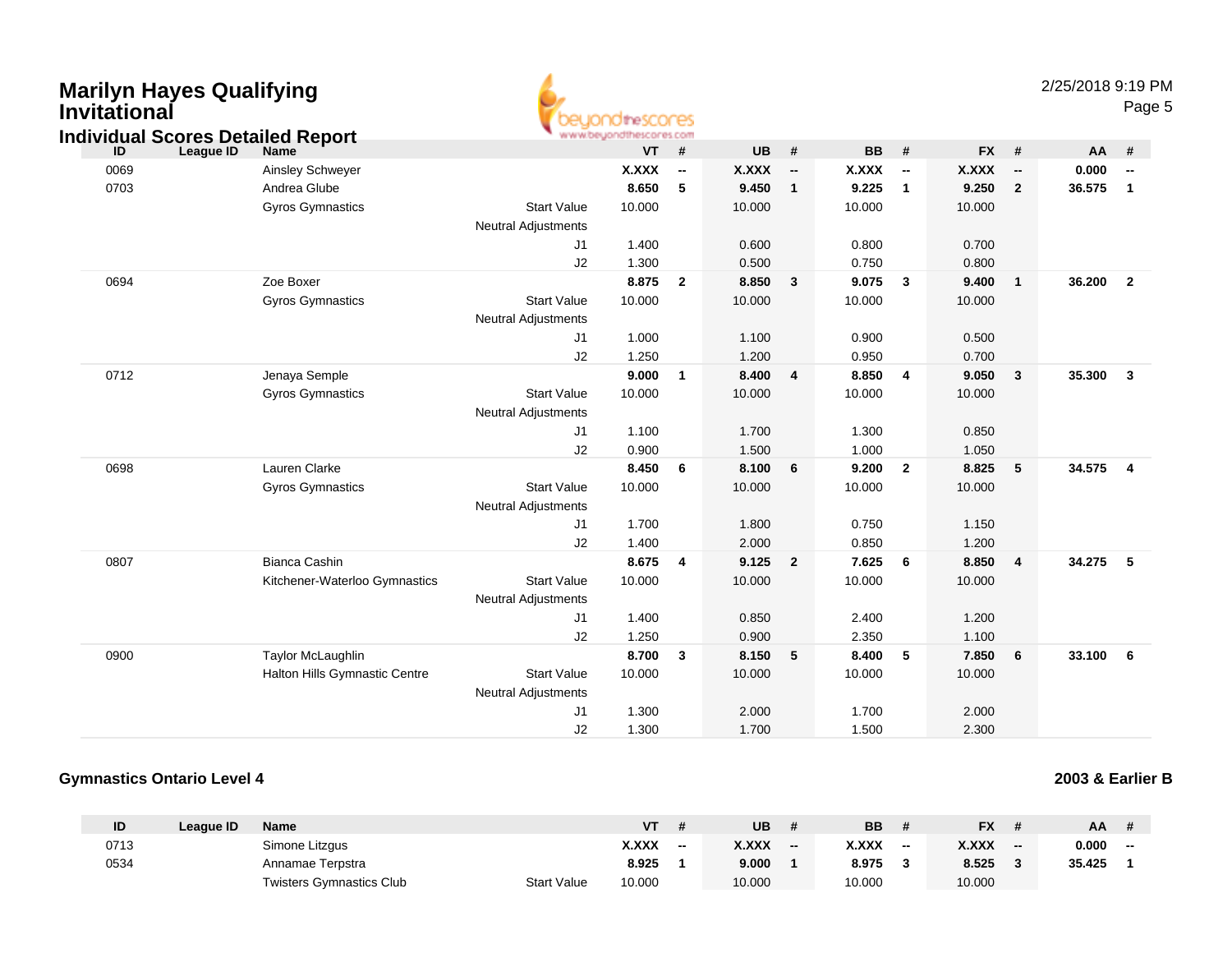

|      |                                 | Neutral Adjustments        |        |              |        |                |          |                         |        |                |        |                |
|------|---------------------------------|----------------------------|--------|--------------|--------|----------------|----------|-------------------------|--------|----------------|--------|----------------|
|      |                                 | J1                         | 1.100  |              | 0.900  |                | 1.150    |                         | 1.450  |                |        |                |
|      |                                 | J2                         | 1.050  |              | 1.100  |                | 0.900    |                         | 1.500  |                |        |                |
| 0503 | Sarah Henderson                 |                            | 8.550  | 4            | 8.925  | $\overline{2}$ | 8.400    | $\overline{\mathbf{4}}$ | 8.700  | $\overline{2}$ | 34.575 | $\overline{2}$ |
|      | <b>Twisters Gymnastics Club</b> | <b>Start Value</b>         | 10.000 |              | 10.000 |                | 10.000   |                         | 10.000 |                |        |                |
|      |                                 | Neutral Adjustments        |        |              |        |                |          |                         |        |                |        |                |
|      |                                 | J1                         | 1.300  |              | 1.200  |                | 1.700    |                         | 1.350  |                |        |                |
|      |                                 | J2                         | 1.600  |              | 0.950  |                | 1.500    |                         | 1.250  |                |        |                |
| 0065 | Jenna West                      |                            | 8.900  | $\mathbf{2}$ | 7.900  | 3              | 9.250    | $\overline{1}$          | 8.200  | $\overline{4}$ | 34.250 | $\mathbf{3}$   |
|      | Cayuga Gymnastics Club          | <b>Start Value</b>         | 10.000 |              | 10.000 |                | 10.000   |                         | 10.000 |                |        |                |
|      |                                 | Neutral Adjustments        |        |              |        |                | $-0.100$ |                         |        |                |        |                |
|      |                                 | J1                         | 1.000  |              | 2.000  |                | 0.600    |                         | 1.850  |                |        |                |
|      |                                 | J2                         | 1.200  |              | 2.200  |                | 0.700    |                         | 1.750  |                |        |                |
| 0437 | <b>Claire McDowell</b>          |                            | 8.525  | 5            | 7.700  | $\overline{4}$ | 9.050    | $\overline{\mathbf{2}}$ | 8.775  | $\overline{1}$ | 34.050 | $\overline{4}$ |
|      | Infinity Gymnastics Centre      | <b>Start Value</b>         | 10.000 |              | 10.000 |                | 10.000   |                         | 10.000 |                |        |                |
|      |                                 | <b>Neutral Adjustments</b> |        |              |        |                |          |                         |        |                |        |                |
|      |                                 | J1                         | 1.400  |              | 2.500  |                | 0.900    |                         | 1.100  |                |        |                |
|      |                                 | J2                         | 1.550  |              | 2.100  |                | 1.000    |                         | 1.350  |                |        |                |
| 0899 | <b>Kealey Butler</b>            |                            | 8.600  | 3            | 6.550  | -5             | 7.250    | - 5                     | 5.150  | -5             | 27.550 | 5              |
|      | Halton Hills Gymnastic Centre   | <b>Start Value</b>         | 10.000 |              | 10.000 |                | 10.000   |                         | 10.000 |                |        |                |
|      |                                 | Neutral Adjustments        |        |              |        |                |          |                         |        |                |        |                |
|      |                                 | J1                         | 1.300  |              | 3.300  |                | 2.700    |                         | 5.000  |                |        |                |
|      |                                 | J2                         | 1.500  |              | 3.600  |                | 2.800    |                         | 4.700  |                |        |                |
|      |                                 |                            |        |              |        |                |          |                         |        |                |        |                |

### **Gymnastics Ontario Level 4**

| ID   | League ID | <b>Name</b>                        |                            | $VT$ # |                          | <b>UB</b> | #                        | <b>BB</b> | #                       | $FX$ # |                          | $AA$ #   |                         |
|------|-----------|------------------------------------|----------------------------|--------|--------------------------|-----------|--------------------------|-----------|-------------------------|--------|--------------------------|----------|-------------------------|
| 0077 |           | Jenna Sabourin                     |                            | X.XXX  | $\overline{\phantom{a}}$ | X.XXX     | $\overline{\phantom{a}}$ | X.XXX     | $\hspace{0.05cm}$       | X.XXX  | $\overline{\phantom{a}}$ | 0.000    | $-$                     |
| 0099 |           | <b>Isabel Paulo</b>                |                            | 9.275  |                          | 8.500 4   |                          | 9.350     |                         | 9.400  |                          | 36.525   | $\overline{\mathbf{1}}$ |
|      |           | <b>Shenderey Gymnastics Centre</b> | <b>Start Value</b>         | 10.000 |                          | 10.000    |                          | 10.000    |                         | 10.000 |                          |          |                         |
|      |           |                                    | <b>Neutral Adjustments</b> |        |                          |           |                          |           |                         |        |                          |          |                         |
|      |           |                                    | J1                         | 0.650  |                          | 1.400     |                          | 0.600     |                         | 0.500  |                          |          |                         |
|      |           |                                    | J <sub>2</sub>             | 0.800  |                          | 1.600     |                          | 0.700     |                         | 0.700  |                          |          |                         |
| 0805 |           | Maria Peralta                      |                            | 8.275  | 4                        | 8.650 3   |                          | 8.750     | $\overline{\mathbf{2}}$ | 9.050  | $\overline{\mathbf{2}}$  | 34.725 2 |                         |
|      |           | Kitchener-Waterloo Gymnastics      | <b>Start Value</b>         | 10.000 |                          | 10.000    |                          | 10.000    |                         | 10.000 |                          |          |                         |
|      |           |                                    | <b>Neutral Adjustments</b> |        |                          |           |                          |           |                         |        |                          |          |                         |
|      |           |                                    | J1                         | .800   |                          | 1.500     |                          | 1.100     |                         | 0.800  |                          |          |                         |
|      |           |                                    | J <sub>2</sub>             | 1.650  |                          | 1.200     |                          | 1.400     |                         | 1.100  |                          |          |                         |
| 0806 |           | <b>Heather Orchard</b>             |                            | 8.450  | $\mathbf{2}$             | 9.000     |                          | 8.100     | 4                       | 8.875  | 3                        | 34.425   | $\overline{\mathbf{3}}$ |
|      |           |                                    |                            |        |                          |           |                          |           |                         |        |                          |          |                         |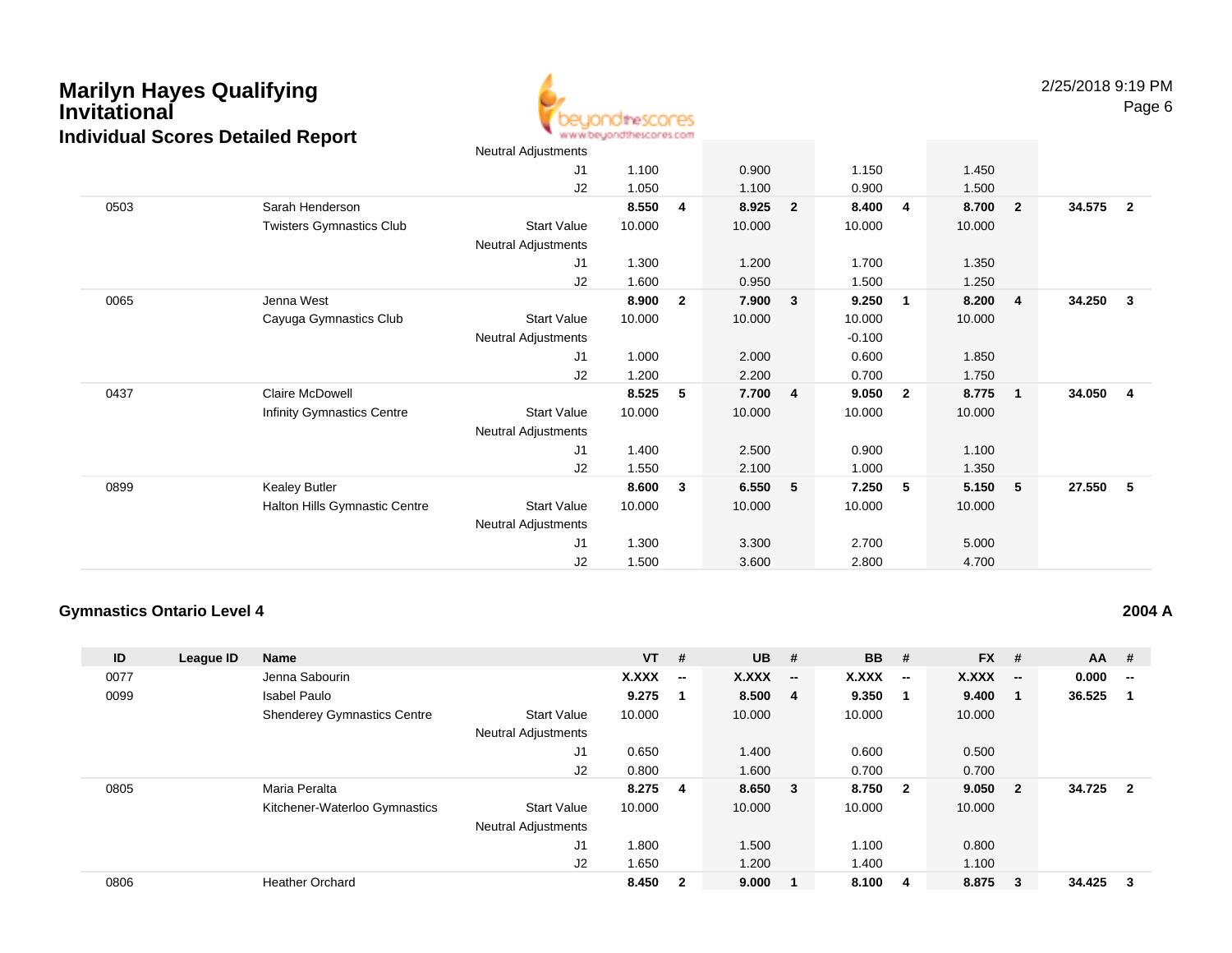

2/25/2018 9:19 PM

Page 7

|      | idividual Scores Detailed Report |                            | AR AR AR OVERTHE ROSS MUSICING WOULD FAIL |   |        |                         |         |     |         |          |  |
|------|----------------------------------|----------------------------|-------------------------------------------|---|--------|-------------------------|---------|-----|---------|----------|--|
|      | Kitchener-Waterloo Gymnastics    | <b>Start Value</b>         | 10.000                                    |   | 10.000 |                         | 10.000  |     | 10.000  |          |  |
|      |                                  | <b>Neutral Adjustments</b> |                                           |   |        |                         |         |     |         |          |  |
|      |                                  | J1                         | 1.700                                     |   | 1.100  |                         | 1.950   |     | 1.100   |          |  |
|      |                                  | J2                         | 1.400                                     |   | 0.900  |                         | 1.850   |     | 1.150   |          |  |
| 0061 | Cassidy Smith                    |                            | 8.350                                     | 3 | 8.900  | $\overline{\mathbf{2}}$ | 8.700   | - 3 | 8.350 4 | 34.300 4 |  |
|      | Cayuga Gymnastics Club           | <b>Start Value</b>         | 10.000                                    |   | 10.000 |                         | 10.000  |     | 10.000  |          |  |
|      |                                  | <b>Neutral Adjustments</b> |                                           |   |        |                         |         |     |         |          |  |
|      |                                  | J <sub>1</sub>             | 1.600                                     |   | 1.000  |                         | 1.400   |     | 1.600   |          |  |
|      |                                  | J2                         | 1.700                                     |   | 1.200  |                         | 1.200   |     | 1.700   |          |  |
| 0896 | Hailey Graham                    |                            | 8.250                                     | 5 | 7.650  | -5                      | 7.750 5 |     | 7.950 5 | 31.600 5 |  |
|      | Halton Hills Gymnastic Centre    | <b>Start Value</b>         | 10.000                                    |   | 10.000 |                         | 10.000  |     | 10.000  |          |  |
|      |                                  | <b>Neutral Adjustments</b> |                                           |   |        |                         |         |     |         |          |  |
|      |                                  | J <sub>1</sub>             | 1.700                                     |   | 2.500  |                         | 2.500   |     | 2.200   |          |  |
|      |                                  | J2                         | 1.800                                     |   | 2.200  |                         | 2.000   |     | 1.900   |          |  |

### **Gymnastics Ontario Level 4**

| ID   | League ID | Name                                 |                            | $VT$ # |                | <b>UB</b> | #                       | <b>BB</b> | #                       | <b>FX</b> | - #                     | <b>AA</b> | #              |
|------|-----------|--------------------------------------|----------------------------|--------|----------------|-----------|-------------------------|-----------|-------------------------|-----------|-------------------------|-----------|----------------|
| 0055 |           | Bianca Barsan                        |                            | 9.150  | $\overline{2}$ | 9.600     | $\mathbf{1}$            | 8.925     | $\overline{\mathbf{2}}$ | 9.275     | $\mathbf{1}$            | 36.950    | -1             |
|      |           | Birchmount                           | <b>Start Value</b>         | 10.000 |                | 10.000    |                         | 10.000    |                         | 10.000    |                         |           |                |
|      |           |                                      | Neutral Adjustments        |        |                |           |                         |           |                         |           |                         |           |                |
|      |           |                                      | J1                         | 0.800  |                | 0.500     |                         | 1.150     |                         | 0.650     |                         |           |                |
|      |           |                                      | J2                         | 0.900  |                | 0.300     |                         | 1.000     |                         | 0.800     |                         |           |                |
| 0804 |           | Edna Vargas                          |                            | 9.225  | 1              | 9.000     | $\mathbf{3}$            | 8.875     | $\overline{\mathbf{3}}$ | 8.650     | $\overline{\mathbf{2}}$ | 35.750    | $\overline{2}$ |
|      |           | Kitchener-Waterloo Gymnastics        | <b>Start Value</b>         | 10.000 |                | 10.000    |                         | 10.000    |                         | 10.000    |                         |           |                |
|      |           |                                      | <b>Neutral Adjustments</b> |        |                |           |                         |           |                         |           |                         |           |                |
|      |           |                                      | J1                         | 0.900  |                | 1.100     |                         | 1.000     |                         | 1.350     |                         |           |                |
|      |           |                                      | J2                         | 0.650  |                | 0.900     |                         | 1.250     |                         | 1.350     |                         |           |                |
| 0029 |           | Kaitlyn Haardt                       |                            | 9.225  | 1              | 9.050     | $\overline{\mathbf{2}}$ | 9.250     | $\mathbf{1}$            | 6.325     | $\overline{4}$          | 33.850    | $\mathbf{3}$   |
|      |           | <b>Birchmount</b>                    | <b>Start Value</b>         | 10.000 |                | 10.000    |                         | 10.000    |                         | 10.000    |                         |           |                |
|      |           |                                      | <b>Neutral Adjustments</b> |        |                |           |                         |           |                         |           |                         |           |                |
|      |           |                                      | J1                         | 0.800  |                | 1.100     |                         | 0.700     |                         | 3.750     |                         |           |                |
|      |           |                                      | J2                         | 0.750  |                | 0.800     |                         | 0.800     |                         | 3.600     |                         |           |                |
| 0866 |           | Rachel Gallant                       |                            | 8.375  | 3              | 8.200     | $\overline{4}$          | 8.450     | $\overline{4}$          | 8.150     | $\overline{\mathbf{3}}$ | 33.175    | 4              |
|      |           | <b>Halton Hills Gymnastic Centre</b> | <b>Start Value</b>         | 10.000 |                | 10.000    |                         | 10.000    |                         | 10.000    |                         |           |                |
|      |           |                                      | Neutral Adjustments        |        |                |           |                         |           |                         |           |                         |           |                |
|      |           |                                      | J1                         | 1.700  |                | 1.900     |                         | 1.400     |                         | 2.000     |                         |           |                |
|      |           |                                      | J <sub>2</sub>             | 1.550  |                | 1.700     |                         | 1.700     |                         | 1.700     |                         |           |                |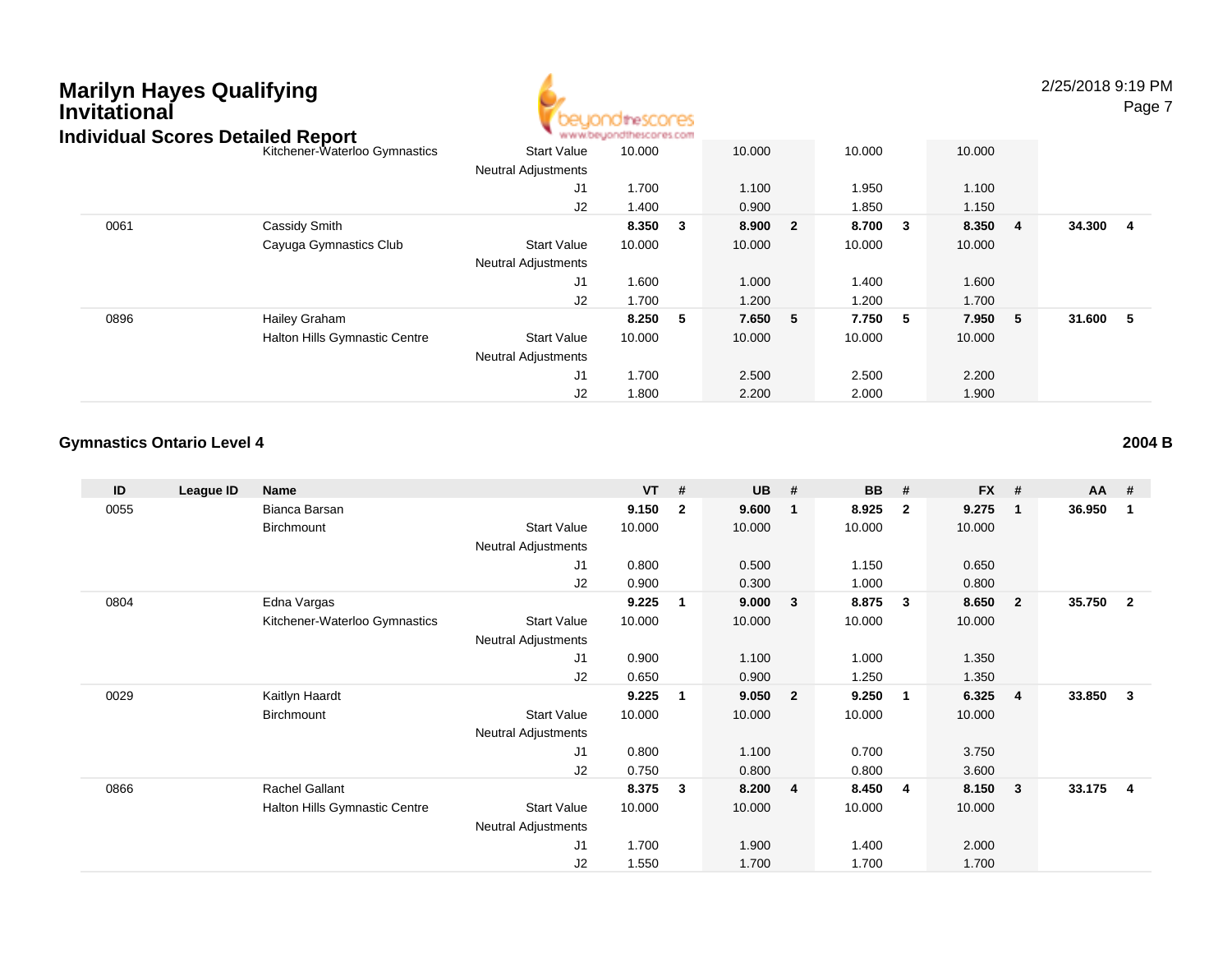

### **Gymnastics Ontario Level 4**

| ID   | <b>League ID</b> | <b>Name</b>                        |                                  | <b>VT</b>       | #              | <b>UB</b> | #                       | <b>BB</b> | #              | <b>FX</b> | #              | AA     | #              |
|------|------------------|------------------------------------|----------------------------------|-----------------|----------------|-----------|-------------------------|-----------|----------------|-----------|----------------|--------|----------------|
| 0702 |                  | <b>Emily Gilbert</b>               |                                  | 8.550           | 4              | 9.725     | $\overline{1}$          | 9.150     | $\overline{2}$ | 9.050     | $\mathbf{1}$   | 36.475 | $\mathbf{1}$   |
|      |                  | Gyros Gymnastics                   | <b>Start Value</b>               | 10.000          |                | 10.000    |                         | 10.000    |                | 10.000    |                |        |                |
|      |                  |                                    | <b>Neutral Adjustments</b>       |                 |                |           |                         |           |                |           |                |        |                |
|      |                  |                                    | J <sub>1</sub>                   | 1.600           |                | 0.300     |                         | 0.800     |                | 1.050     |                |        |                |
|      |                  |                                    | J2                               | 1.300           |                | 0.250     |                         | 0.900     |                | 0.850     |                |        |                |
| 0699 |                  | Ella Connop                        |                                  | 8.975           | $\overline{2}$ | 9.300     | $\overline{\mathbf{3}}$ | 9.525     | $\overline{1}$ | 8.600     | 4              | 36,400 | $\overline{2}$ |
|      |                  | <b>Gyros Gymnastics</b>            | <b>Start Value</b>               | 10.000          |                | 10.000    |                         | 10.000    |                | 10.000    |                |        |                |
|      |                  |                                    | <b>Neutral Adjustments</b>       |                 |                |           |                         |           |                |           |                |        |                |
|      |                  |                                    | J <sub>1</sub>                   | 0.900           |                | 0.800     |                         | 0.450     |                | 1.400     |                |        |                |
|      |                  | Lauren Szabo                       | J2                               | 1.150           |                | 0.600     |                         | 0.500     |                | 1.400     |                | 35.475 |                |
| 0104 |                  |                                    | <b>Start Value</b>               | 8.525<br>10.000 | 5              | 9.600     | $\overline{2}$          | 9.000     | $\mathbf{3}$   | 8.350     | 5              |        | $\mathbf{3}$   |
|      |                  | <b>Shenderey Gymnastics Centre</b> | <b>Neutral Adjustments</b>       |                 |                | 10.000    |                         | 10.000    |                | 10.000    |                |        |                |
|      |                  |                                    | J <sub>1</sub>                   | 1.650           |                | 0.400     |                         | 0.900     |                | 1.800     |                |        |                |
|      |                  |                                    | J2                               | 1.300           |                | 0.400     |                         | 1.100     |                | 1.500     |                |        |                |
| 0493 |                  | Marisa Crane                       |                                  | 8.750           | $\mathbf{3}$   | 8.525     | 5                       | 8.575     | 6              | 8.925     | $\overline{2}$ | 34.775 | $\overline{4}$ |
|      |                  | <b>Twisters Gymnastics Club</b>    | <b>Start Value</b>               | 10.000          |                | 10.000    |                         | 10.000    |                | 10.000    |                |        |                |
|      |                  |                                    | <b>Neutral Adjustments</b>       |                 |                |           |                         |           |                |           |                |        |                |
|      |                  |                                    | J <sub>1</sub>                   | 1.200           |                | 1.350     |                         | 1.500     |                | 0.950     |                |        |                |
|      |                  |                                    | J2                               | 1.300           |                | 1.600     |                         | 1.350     |                | 1.200     |                |        |                |
| 0427 |                  | <b>Coralee Clowes</b>              |                                  | 9.050           | $\overline{1}$ | 8.025     | $\overline{\mathbf{8}}$ | 8.600     | 5              | 8.275     | 6              | 33.950 | 5              |
|      |                  | <b>Infinity Gymnastics Centre</b>  | <b>Start Value</b>               | 10.000          |                | 10.000    |                         | 10.000    |                | 10.000    |                |        |                |
|      |                  |                                    | <b>Neutral Adjustments</b>       |                 |                |           |                         |           |                |           |                |        |                |
|      |                  |                                    | J1                               | 1.000           |                | 1.950     |                         | 1.450     |                | 1.600     |                |        |                |
|      |                  |                                    | J2                               | 0.900           |                | 2.000     |                         | 1.350     |                | 1.850     |                |        |                |
| 0865 |                  | Ava Boyachuk                       |                                  | 8.100           | $\overline{7}$ | 8.450     | 6                       | 7.275     | 8              | 8.625     | $\mathbf 3$    | 32.450 | 6              |
|      |                  | Halton Hills Gymnastic Centre      | <b>Start Value</b>               | 10.000          |                | 10.000    |                         | 10.000    |                | 10.000    |                |        |                |
|      |                  |                                    | <b>Neutral Adjustments</b>       |                 |                |           |                         |           |                |           |                |        |                |
|      |                  |                                    | J1                               | 1.900           |                | 1.600     |                         | 2.900     |                | 1.400     |                |        |                |
|      |                  |                                    | J2                               | 1.900           |                | 1.500     |                         | 2.550     |                | 1.350     |                |        |                |
| 0428 |                  | Sarah Convery                      |                                  | 8.150           | 6              | 8.100     | $\overline{7}$          | 7.300     | $\overline{7}$ | 7.750     | $\overline{7}$ | 31.300 | $\overline{7}$ |
|      |                  | <b>Infinity Gymnastics Centre</b>  | <b>Start Value</b>               | 10.000          |                | 10.000    |                         | 10.000    |                | 10.000    |                |        |                |
|      |                  |                                    | <b>Neutral Adjustments</b><br>J1 | 2.000           |                | 1.900     |                         | 2.750     |                | 2.100     |                |        |                |
|      |                  |                                    | J2                               | 1.700           |                | 1.900     |                         | 2.650     |                | 2.400     |                |        |                |
|      |                  |                                    |                                  |                 |                |           |                         |           |                |           |                |        |                |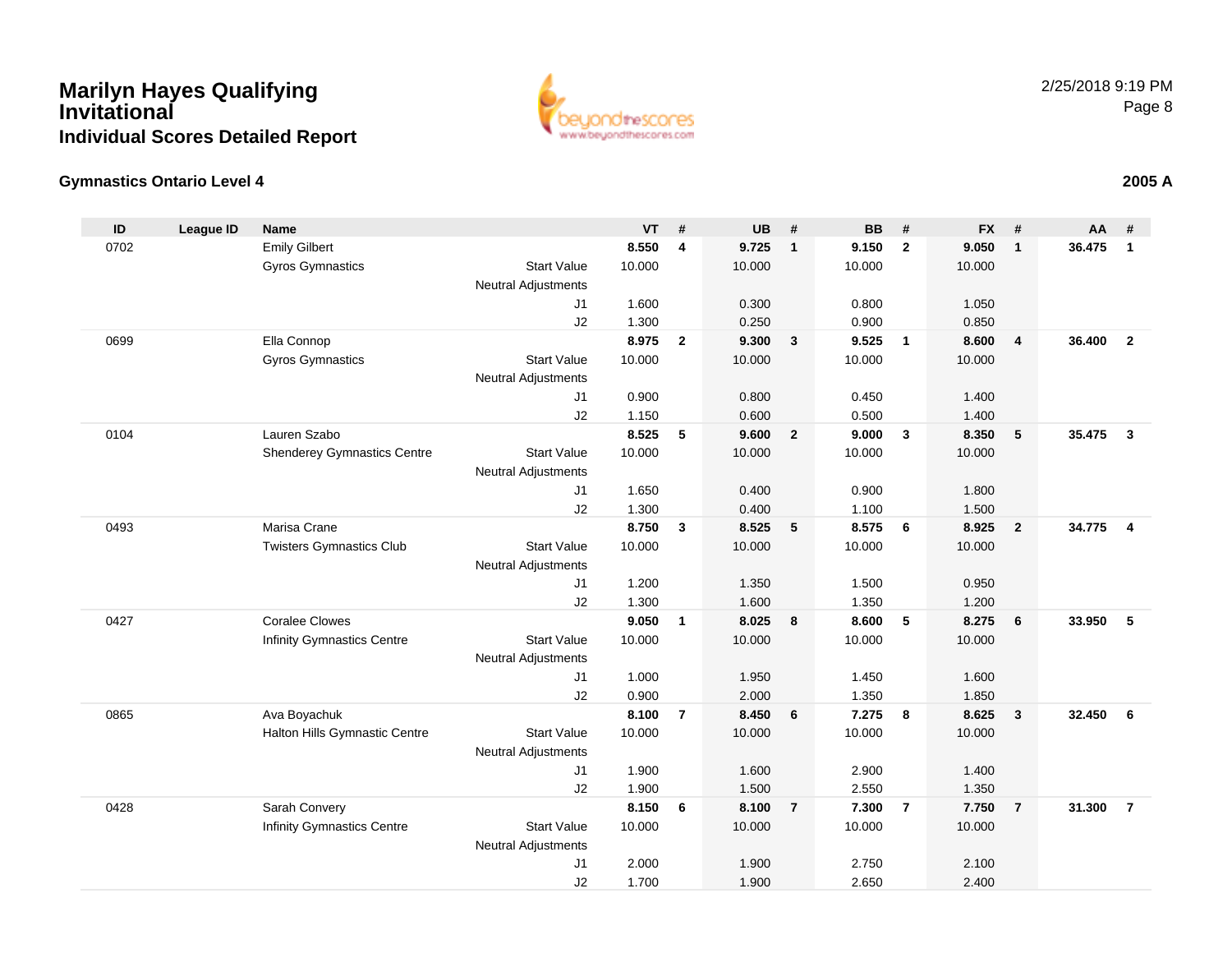| Invitational | <b>Marilyn Hayes Qualifying</b><br><b>Individual Scores Detailed Report</b> |                                    |                                                  | theSCOMES<br>hescores.com |                          |                 |                         |                 |                         |              |                          | 2/25/2018 9:19 PM | Page 9                  |
|--------------|-----------------------------------------------------------------------------|------------------------------------|--------------------------------------------------|---------------------------|--------------------------|-----------------|-------------------------|-----------------|-------------------------|--------------|--------------------------|-------------------|-------------------------|
| 0016         |                                                                             | Leyna Haardt<br><b>Birchmount</b>  | <b>Start Value</b><br><b>Neutral Adjustments</b> | X.XXX                     | $\overline{\phantom{a}}$ | 9.275<br>10.000 | 4                       | 8.975<br>10.000 | 4                       | <b>X.XXX</b> | $\overline{\phantom{a}}$ | 18.250            | 8                       |
|              |                                                                             |                                    | J1<br>J2                                         |                           |                          | 0.750<br>0.700  |                         | 1.000<br>1.050  |                         |              |                          |                   |                         |
|              | <b>Gymnastics Ontario Level 4</b>                                           |                                    |                                                  |                           |                          |                 |                         |                 |                         |              |                          |                   | 2005 B                  |
| ID           | <b>League ID</b>                                                            | <b>Name</b>                        |                                                  | VT                        | #                        | <b>UB</b>       | #                       | <b>BB</b>       | #                       | <b>FX</b>    | #                        | AA                | #                       |
| 0109         |                                                                             | Lauren DeSimone                    |                                                  | 9.200                     | $\overline{2}$           | 9.150           | 4                       | 9.150           | $\overline{2}$          | 9.000        | $\overline{2}$           | 36.500            | $\blacksquare$          |
|              |                                                                             | <b>Shenderey Gymnastics Centre</b> | <b>Start Value</b><br><b>Neutral Adjustments</b> | 10.000                    |                          | 10.000          |                         | 10.000          |                         | 10.000       |                          |                   |                         |
|              |                                                                             |                                    | J1                                               | 0.800                     |                          | 0.900           |                         | 0.950           |                         | 0.900        |                          |                   |                         |
|              |                                                                             |                                    | J2                                               | 0.800                     |                          | 0.800           |                         | 0.750           |                         | 1.100        |                          |                   |                         |
| 0675         |                                                                             | Skye Newman                        |                                                  | 9.400                     | $\mathbf{1}$             | 9.250           | $\mathbf{3}$            | 9.150           | $\overline{2}$          | 8.350        | 6                        | 36.150            | $\overline{\mathbf{2}}$ |
|              |                                                                             | Niagara Falls Lightning            | <b>Start Value</b><br><b>Neutral Adjustments</b> | 10.000                    |                          | 10.000          |                         | 10.000          |                         | 10.000       |                          |                   |                         |
|              |                                                                             |                                    | J1                                               | 0.650                     |                          | 0.800           |                         | 0.800           |                         | 1.800        |                          |                   |                         |
|              |                                                                             |                                    | J2                                               | 0.550                     |                          | 0.700           |                         | 0.900           |                         | 1.500        |                          |                   |                         |
| 0690         |                                                                             | Aviah Facey                        |                                                  | 9.075                     | $\mathbf{3}$             | 9.300           | $\overline{2}$          | 8.600           | 5                       | 8.875        | $\mathbf{3}$             | 35.850            | $\overline{\mathbf{3}}$ |
|              |                                                                             | Niagara Falls Lightning            | <b>Start Value</b><br><b>Neutral Adjustments</b> | 10.000                    |                          | 10.000          |                         | 10.000          |                         | 10.000       |                          |                   |                         |
|              |                                                                             |                                    | J1                                               | 1.000                     |                          | 0.800           |                         | 1.350           |                         | 1.150        |                          |                   |                         |
|              |                                                                             |                                    | J2                                               | 0.850                     |                          | 0.600           |                         | 1.450           |                         | 1.100        |                          |                   |                         |
| 0802         |                                                                             | Jennifer Gutri                     |                                                  | 8.650                     | 6                        | 8.800           | 6                       | 9.175           | $\overline{\mathbf{1}}$ | 9.025        | $\mathbf{1}$             | 35.650            | 4                       |
|              |                                                                             | Kitchener-Waterloo Gymnastics      | <b>Start Value</b><br><b>Neutral Adjustments</b> | 10.000                    |                          | 10.000          |                         | 10.000          |                         | 10.000       |                          |                   |                         |
|              |                                                                             |                                    | J1                                               | 1.300                     |                          | 1.100           |                         | 0.750           |                         | 1.000        |                          |                   |                         |
|              |                                                                             |                                    | J2                                               | 1.400                     |                          | 1.300           |                         | 0.900           |                         | 0.950        |                          |                   |                         |
| 0432         |                                                                             | Sophie Griffith                    |                                                  | 8.800                     | 5                        | 9.350           | $\mathbf{1}$            | 8.750           | $\mathbf{3}$            | 8.300        | $\overline{7}$           | 35.200            | $-5$                    |
|              |                                                                             | Infinity Gymnastics Centre         | <b>Start Value</b><br><b>Neutral Adjustments</b> | 10.000                    |                          | 10.000          |                         | 10.000          |                         | 10.000       |                          |                   |                         |
|              |                                                                             |                                    | J1                                               | 1.200                     |                          | 0.600           |                         | 1.250           |                         | 1.650        |                          |                   |                         |
|              |                                                                             |                                    | J <sub>2</sub>                                   | 1.200                     |                          | 0.700           |                         | 1.250           |                         | 1.750        |                          |                   |                         |
| 0803         |                                                                             | Kaitlyn O'Leary                    |                                                  | 8.375 7                   |                          | 9.250           | $\overline{\mathbf{3}}$ | 8.475 6         |                         | 8.625        | 5                        | 34.725 6          |                         |
|              |                                                                             | Kitchener-Waterloo Gymnastics      | <b>Start Value</b>                               | 10.000                    |                          | 10.000          |                         | 10.000          |                         | 10.000       |                          |                   |                         |
|              |                                                                             |                                    | <b>Neutral Adjustments</b>                       |                           |                          |                 |                         | $-0.100$        |                         |              |                          |                   |                         |
|              |                                                                             |                                    | J1                                               | 1.600                     |                          | 0.800           |                         | 1.550           |                         | 1.350        |                          |                   |                         |
|              |                                                                             |                                    | J2                                               | 1.650                     |                          | 0.700           |                         | 1.300           |                         | 1.400        |                          |                   |                         |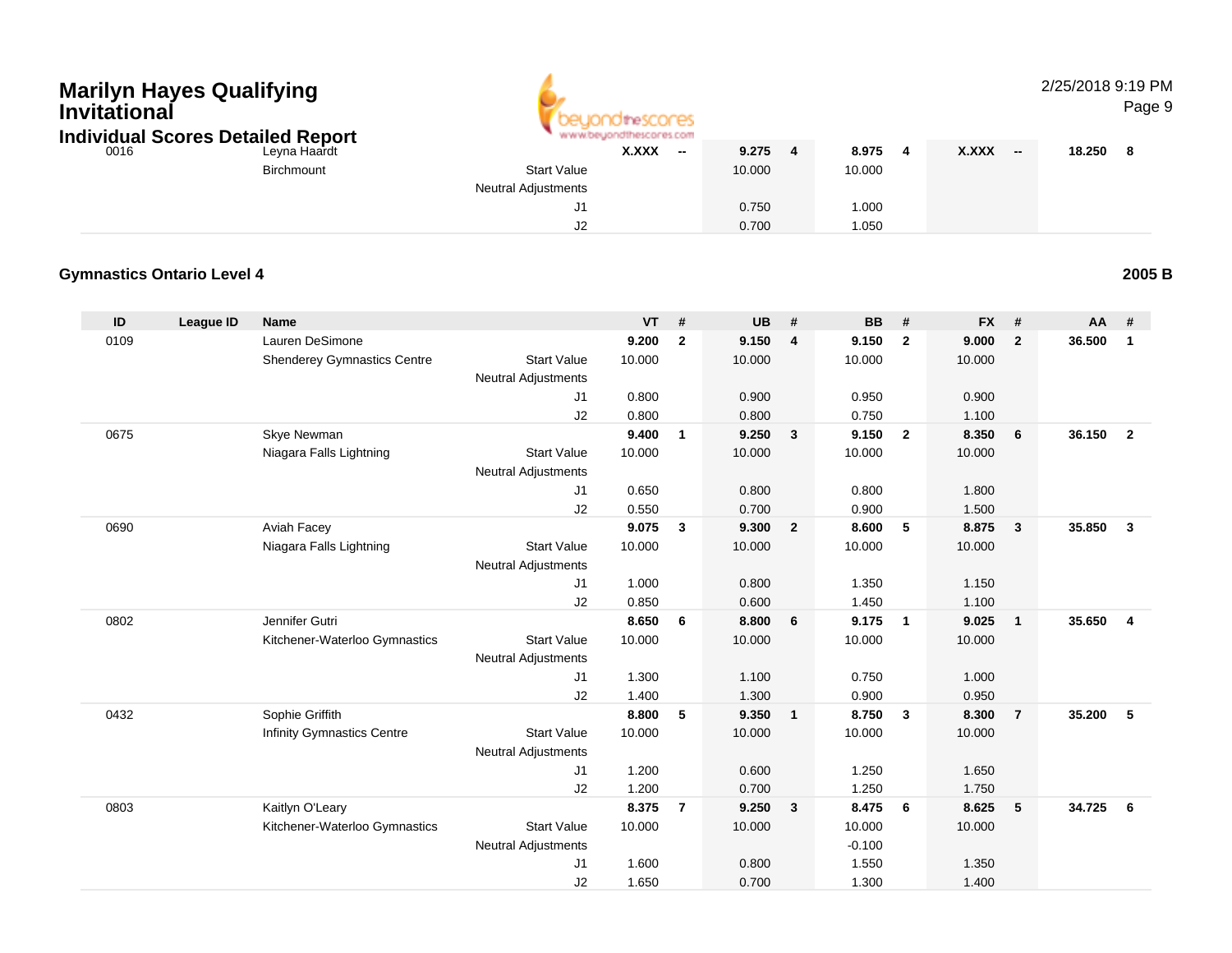| Marilyn Hayes Qualifying<br>Invitational | <b>Individual Scores Detailed Report</b> |                                                  | theSCOCES |     |        |   |        |     |         | 2/25/2018 9:19 PM | Page 10 |  |
|------------------------------------------|------------------------------------------|--------------------------------------------------|-----------|-----|--------|---|--------|-----|---------|-------------------|---------|--|
| 0539                                     | Haylie Zammit                            |                                                  | 9.050     | - 4 | 8.000  |   | 8.750  | - 3 | 8.850 4 | 34.650            | - 7     |  |
|                                          | <b>Twisters Gymnastics Club</b>          | <b>Start Value</b><br><b>Neutral Adjustments</b> | 10.000    |     | 10.000 |   | 10.000 |     | 10.000  |                   |         |  |
|                                          |                                          | J1                                               | 0.900     |     | 1.900  |   | 1.100  |     | 1.000   |                   |         |  |
|                                          |                                          | J2                                               | 1.000     |     | 2.100  |   | 1.400  |     | 1.300   |                   |         |  |
| 0030                                     | Elora Bell                               |                                                  | 7.225     | -8  | 9.000  | 5 | 8.700  | - 4 | 5.800 8 | 30.725            | - 8     |  |
|                                          | <b>Birchmount</b>                        | <b>Start Value</b>                               | 10.000    |     | 10.000 |   | 10.000 |     | 10.000  |                   |         |  |
|                                          |                                          | <b>Neutral Adjustments</b>                       |           |     |        |   |        |     |         |                   |         |  |
|                                          |                                          | J1                                               | 2.800     |     | 0.900  |   | 1.200  |     | 4.300   |                   |         |  |
|                                          |                                          | J2                                               | 2.750     |     | 1.100  |   | 1.400  |     | 4.100   |                   |         |  |

2.750 1.100 1.400 4.100

### **Gymnastics Ontario Level 4**

| ID   | League ID | <b>Name</b>                           |                            | <b>VT</b>    | #                        | <b>UB</b> | #                        | <b>BB</b> | #                        | <b>FX</b> | #                        | <b>AA</b> | #                        |
|------|-----------|---------------------------------------|----------------------------|--------------|--------------------------|-----------|--------------------------|-----------|--------------------------|-----------|--------------------------|-----------|--------------------------|
| 0458 |           | Lauren Reid                           |                            | <b>X.XXX</b> | $\overline{\phantom{a}}$ | X.XXX     | $\overline{\phantom{a}}$ | X.XXX     | $\overline{\phantom{a}}$ | X.XXX     | $\overline{\phantom{a}}$ | 0.000     | $\overline{\phantom{a}}$ |
| 0017 |           | Shannon Mardan                        |                            | 9.000        | 3                        | 9.050     | $\mathbf{3}$             | 9.325     | $\mathbf{1}$             | 8.775     | $\mathbf{1}$             | 36.150    | 1                        |
|      |           | Birchmount                            | <b>Start Value</b>         | 10.000       |                          | 10.000    |                          | 10.000    |                          | 10.000    |                          |           |                          |
|      |           |                                       | Neutral Adjustments        |              |                          |           |                          |           |                          |           |                          |           |                          |
|      |           |                                       | J1                         | 0.900        |                          | 1.100     |                          | 0.650     |                          | 1.200     |                          |           |                          |
|      |           |                                       | J2                         | 1.100        |                          | 0.800     |                          | 0.700     |                          | 1.250     |                          |           |                          |
| 0692 |           | <b>Emily Bain</b>                     |                            | 9.400        | 1                        | 8.850     | $\overline{4}$           | 9.150     | -4                       | 8.375     | $\overline{4}$           | 35.775    | $\overline{2}$           |
|      |           | Gyros Gymnastics                      | <b>Start Value</b>         | 10.000       |                          | 10.000    |                          | 10.000    |                          | 10.000    |                          |           |                          |
|      |           |                                       | Neutral Adjustments        |              |                          |           |                          |           |                          |           |                          |           |                          |
|      |           |                                       | J1                         | 0.500        |                          | 1.200     |                          | 0.750     |                          | 1.700     |                          |           |                          |
|      |           |                                       | J2                         | 0.700        |                          | 1.100     |                          | 0.950     |                          | 1.550     |                          |           |                          |
| 0818 |           | Erin Coetzee                          |                            | 9.100        | $\overline{2}$           | 9.300     | $\overline{2}$           | 8.750     | 5                        | 8.325     | 5                        | 35.475    | 3                        |
|      |           | Vaughan Gymnastics Club               | <b>Start Value</b>         | 10.000       |                          | 10.000    |                          | 10.000    |                          | 10.000    |                          |           |                          |
|      |           |                                       | <b>Neutral Adjustments</b> |              |                          |           |                          |           |                          |           |                          |           |                          |
|      |           |                                       | J1                         | 0.800        |                          | 0.600     |                          | 1.200     |                          | 1.700     |                          |           |                          |
|      |           |                                       | J <sub>2</sub>             | 1.000        |                          | 0.800     |                          | 1.300     |                          | 1.650     |                          |           |                          |
| 0018 |           | Camille Elzeisa                       |                            | 8.850        | $\overline{4}$           | 8.300     | 6                        | 9.200     | $\mathbf{3}$             | 8.725     | $\overline{2}$           | 35.075    | $\overline{\mathbf{4}}$  |
|      |           | Birchmount                            | <b>Start Value</b>         | 10.000       |                          | 10.000    |                          | 10.000    |                          | 10.000    |                          |           |                          |
|      |           |                                       | Neutral Adjustments        |              |                          |           |                          | $-0.100$  |                          |           |                          |           |                          |
|      |           |                                       | J1                         | 1.300        |                          | 1.700     |                          | 0.600     |                          | 1.300     |                          |           |                          |
|      |           |                                       | J2                         | 1.000        |                          | 1.700     |                          | 0.800     |                          | 1.250     |                          |           |                          |
| 0756 |           | Paige Karner                          |                            | 7.925        | 6                        | 9.325     | $\overline{\mathbf{1}}$  | 9.250     | $\overline{2}$           | 8.450     | $\mathbf{3}$             | 34.950    | 5                        |
|      |           | <b>Shenderey Gymnastics Institute</b> | <b>Start Value</b>         | 10.000       |                          | 10.000    |                          | 10.000    |                          | 10.000    |                          |           |                          |
|      |           |                                       | <b>Neutral Adjustments</b> |              |                          |           |                          |           |                          |           |                          |           |                          |
|      |           |                                       | J <sub>1</sub>             | 2.000        |                          | 0.700     |                          | 0.750     |                          | 1.400     |                          |           |                          |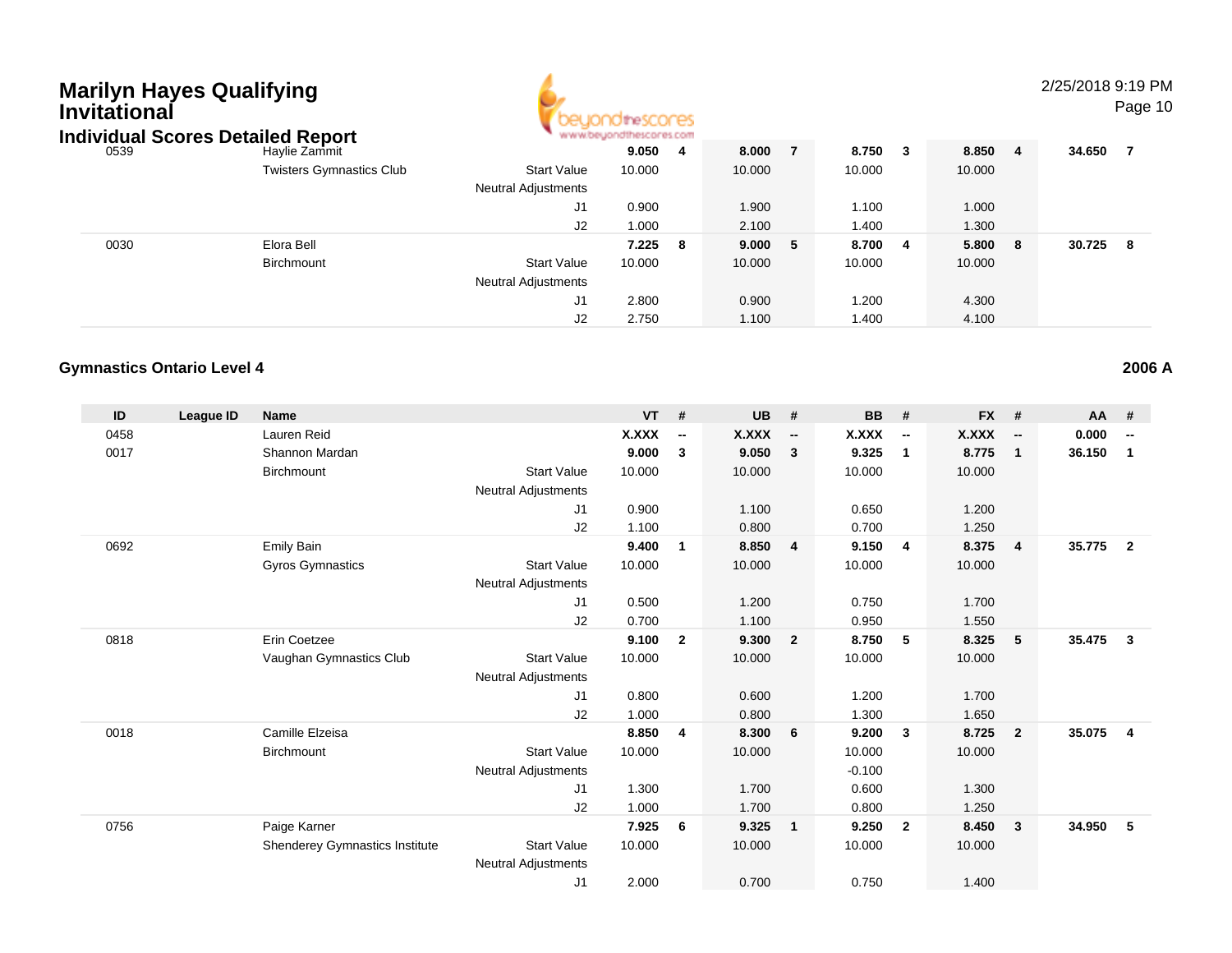

#### 2/25/2018 9:19 PM

Page 11

|      | dividual Scores Detailed Report    |                            | All All Alcohologing sold sections in the month |     |         |          |         |        |     |
|------|------------------------------------|----------------------------|-------------------------------------------------|-----|---------|----------|---------|--------|-----|
|      |                                    | J2                         | 2.150                                           |     | 0.650   | 0.750    | 1.700   |        |     |
| 0083 | Sarah Lynch                        |                            | 8.350 5                                         |     | 7.500 7 | 8.450 6  | 8.725 2 | 33.025 | - 6 |
|      | <b>Shenderey Gymnastics Centre</b> | <b>Start Value</b>         | 10.000                                          |     | 10.000  | 10.000   | 10.000  |        |     |
|      |                                    | <b>Neutral Adjustments</b> |                                                 |     |         |          |         |        |     |
|      |                                    | J1                         | 1.500                                           |     | 2.400   | 1.600    | 1.200   |        |     |
|      |                                    | J2                         | 1.800                                           |     | 2.600   | 1.500    | 1.350   |        |     |
| 0898 | Emilia Foloran                     |                            | 7.675                                           | - 7 | 8.450 5 | 7.825 7  | 7.975 6 | 31.925 | - 7 |
|      | Halton Hills Gymnastic Centre      | <b>Start Value</b>         | 10.000                                          |     | 10.000  | 10.000   | 10.000  |        |     |
|      |                                    | <b>Neutral Adjustments</b> |                                                 |     |         | $-0.100$ |         |        |     |
|      |                                    | J1                         | 2.400                                           |     | 1.700   | 2.050    | 2.000   |        |     |
|      |                                    | J2                         | 2.250                                           |     | 1.400   | 2.100    | 2.050   |        |     |

#### **Gymnastics Ontario Level 4**

**ID League ID Name VT # UB # BB # FX # AA #** 0098 Tia Maltais **8.800 <sup>2</sup> 9.400 <sup>1</sup> 9.275 <sup>2</sup> 8.550 <sup>2</sup> 36.025 <sup>1</sup>** Shenderey Gymnastics Centre Start Value 10.000 10.000 10.000 10.000 Neutral Adjustments J1 1.300 0.500 0.850 1.300 J2 1.100 0.700 0.600 1.600 0799 Lauren Pigden **8.800 <sup>2</sup> 9.075 <sup>4</sup> 9.300 <sup>1</sup> 8.850 <sup>1</sup> 36.025 <sup>1</sup>** Kitchener-Waterloo Gymnastics Start Valuee 10.000 10.000 10.000 10.000 Neutral Adjustments J1 1.100 0.850 0.600 1.150 J2 1.300 1.000 0.800 1.150 0839 Sydney Martin **9.050 <sup>1</sup> 9.225 <sup>3</sup> 9.250 <sup>3</sup> 8.475 <sup>3</sup> 36.000 <sup>2</sup>** Galaxy Start Valuee 10.000 10.000 10.000 10.000 Neutral Adjustments J1 0.900 0.850 0.700 1.400 J2 1.000 0.700 0.800 1.650 0801 Samantha Britton **8.000 <sup>3</sup> 9.325 <sup>2</sup> 9.175 <sup>4</sup> 8.850 <sup>1</sup> 35.350 <sup>3</sup>** Kitchener-Waterloo Gymnastics Start Valuee 10.000 10.000 10.000 10.000 Neutral Adjustments J1 2.000 0.600 0.900 1.050 J2 2.000 0.750 0.750 1.250 0800 Carlee Sabo **8.000 <sup>3</sup> 8.900 <sup>5</sup> 9.000 <sup>5</sup> 8.475 <sup>3</sup> 34.375 <sup>4</sup>** Kitchener-Waterloo Gymnastics Start Valuee 10.000 10.000 10.000 10.000 Neutral Adjustments J12.000 1.000 0.950 1.400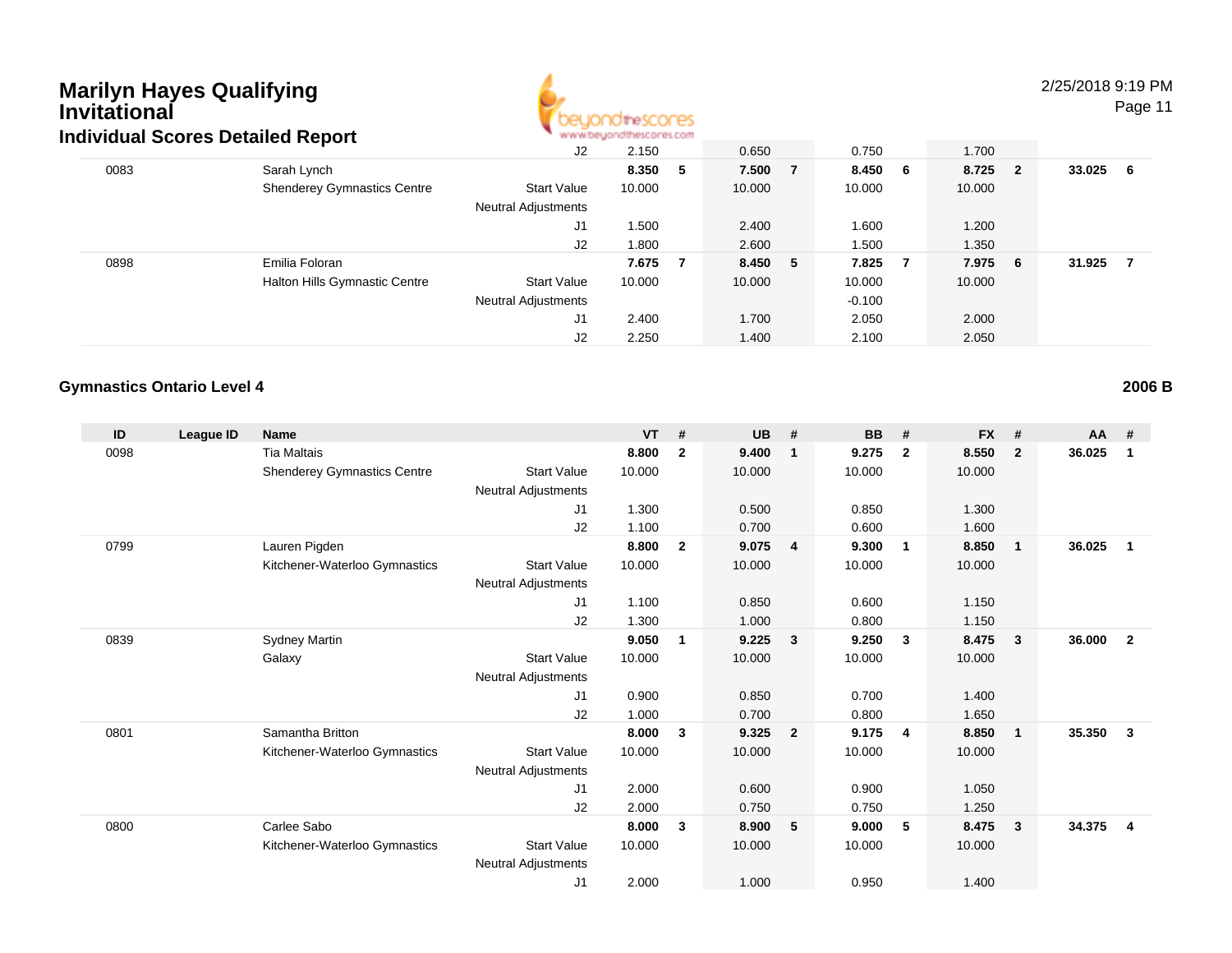

### 2/25/2018 9:19 PM

Page 12

|      | idividual Scores Detailed Report |                            | <b>MAIL MONDAY IS IN MONDAY AS COULD</b> |    |         |     |          |         |                |        |     |
|------|----------------------------------|----------------------------|------------------------------------------|----|---------|-----|----------|---------|----------------|--------|-----|
|      |                                  | J2                         | 2.000                                    |    | 1.200   |     | 1.050    | 1.650   |                |        |     |
| 0897 | Olivia Dupuis                    |                            | 7.550                                    | -5 | 7.900 6 |     | 7.700 6  | 7.250 5 |                | 30.400 | - 5 |
|      | Halton Hills Gymnastic Centre    | <b>Start Value</b>         | 10.000                                   |    | 10.000  |     | 10.000   | 10.000  |                |        |     |
|      |                                  | <b>Neutral Adjustments</b> |                                          |    |         |     |          |         |                |        |     |
|      |                                  | J1                         | 2.600                                    |    | 2.100   |     | 2.300    | 2.900   |                |        |     |
|      |                                  | J2                         | 2.300                                    |    | 2.100   |     | 2.300    | 2.600   |                |        |     |
| 0902 | Grace Craig                      |                            | 7.900                                    | 4  | 6.900   | - 7 | 7.525 7  | 7.350   | $\overline{4}$ | 29.675 | - 6 |
|      | Halton Hills Gymnastic Centre    | <b>Start Value</b>         | 10.000                                   |    | 10.000  |     | 10.000   | 10.000  |                |        |     |
|      |                                  | <b>Neutral Adjustments</b> |                                          |    |         |     | $-0.100$ |         |                |        |     |
|      |                                  | J1                         | 2.000                                    |    | 3.100   |     | 2.450    | 2.700   |                |        |     |
|      |                                  | J2                         | 2.200                                    |    | 3.100   |     | 2.300    | 2.600   |                |        |     |

#### **Gymnastics Ontario Level 4**

**ID League ID Name VT # UB # BB # FX # AA #** 0600Madeline Lavens **X.XXX**<br>Madison Bilvi **X.XXX**<br>9.100 **-- X.XXX -- X.XXX -- X.XXX -- 0.000 --** 0481 Madison Bilyj **9.100 <sup>1</sup> 8.950 <sup>3</sup> 9.300 <sup>1</sup> 9.125 <sup>1</sup> 36.475 <sup>1</sup>** Twisters Gymnastics Clubb 3tart Value 10.000 10.000 10.000 10.000 10.000 Neutral Adjustments J1 0.800 1.100 0.750 0.800 J2 1.000 1.000 0.650 0.950 0798 Hanalei Frengos **8.725 <sup>3</sup> 9.100 <sup>2</sup> 8.650 <sup>4</sup> 8.550 <sup>2</sup> 35.025 <sup>2</sup>** Kitchener-Waterloo Gymnastics Start Valuee 10.000 10.000 10.000 10.000 Neutral Adjustments J1 1.300 0.800 1.250 1.300 J2 1.250 1.000 1.450 1.600 0053 Justine Smith **7.875 <sup>6</sup> 9.200 <sup>1</sup> 8.925 <sup>2</sup> 8.200 <sup>3</sup> 34.200 <sup>3</sup> Birchmount**  Start Valuee 10.000 10.000 10.000 10.000 Neutral Adjustments J1 2.000 0.900 1.050 1.700 J2 2.250 0.700 1.100 1.900 0008 Rosie Kiofos **8.425 <sup>4</sup> 8.950 <sup>3</sup> 8.525 <sup>5</sup> 7.950 <sup>4</sup> 33.850 <sup>4</sup> Birchmount**  Start Valuee 10.000 10.000 10.000 10.000 Neutral Adjustments J1 1.500 1.100 1.550 2.100 J2 1.650 1.000 1.400 2.000 0299 Saoirse Curry **9.000 <sup>2</sup> 8.950 <sup>3</sup> 8.250 <sup>6</sup> 7.600 <sup>5</sup> 33.800 <sup>5</sup>** Galaxy Start Valuee 10.000 10.000 10.000 10.000 Neutral Adjustments

**2006 C**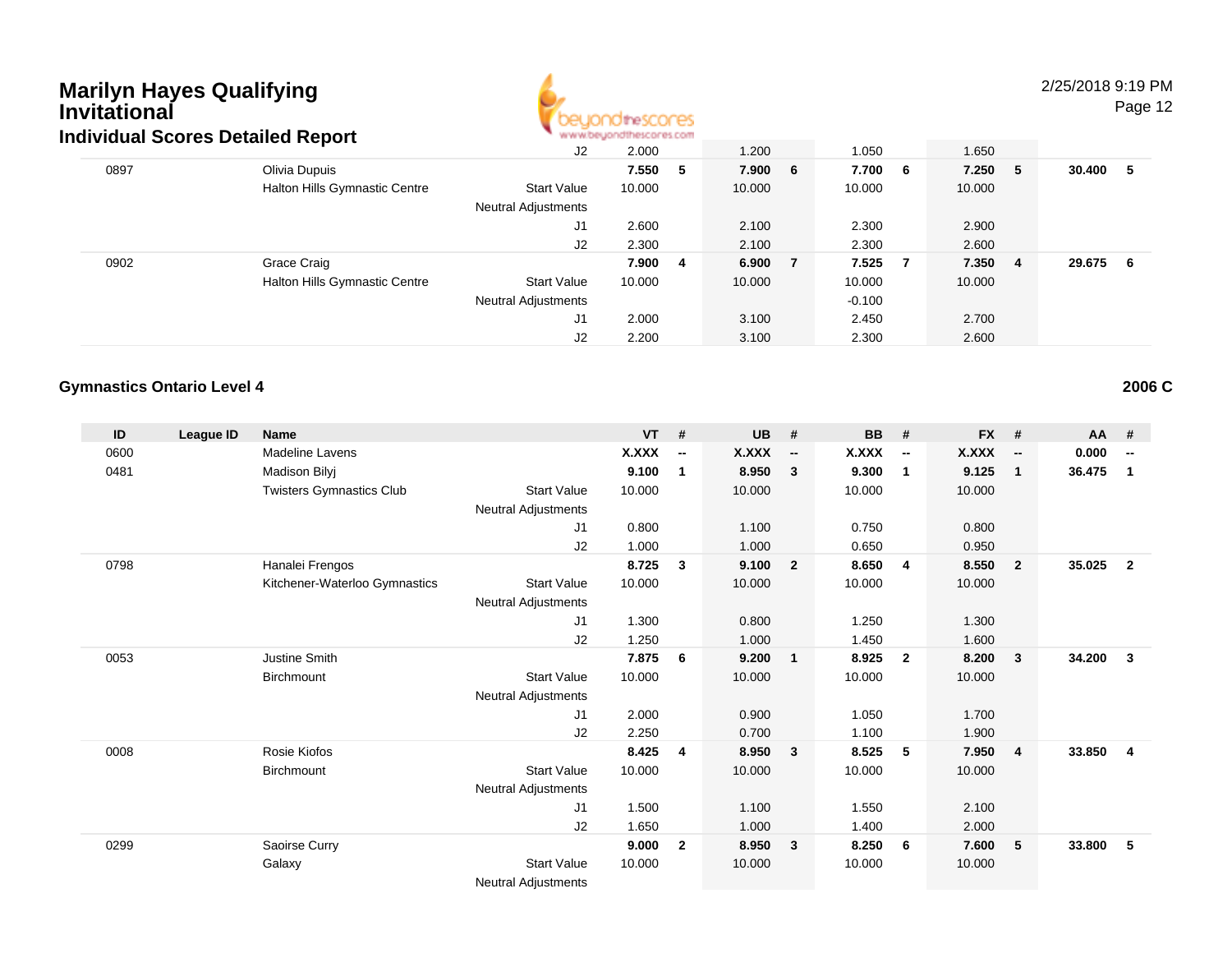

2/25/2018 9:19 PM

Page 13

|      | ndividual Scores Detailed Report     |                     | " www.beyondthescores.com |            |         |              |        |   |
|------|--------------------------------------|---------------------|---------------------------|------------|---------|--------------|--------|---|
|      |                                      | J1                  | 1.000                     | 1.200      | .850    | 2.500        |        |   |
|      |                                      | J2                  | 1.000                     | 0.900      | .650    | 2.300        |        |   |
| 0906 | Eva Tadic                            |                     | 8.275<br>-5               | 6.650<br>4 | 8.725 3 | 7.175<br>- 6 | 30.825 | 6 |
|      | <b>Halton Hills Gymnastic Centre</b> | <b>Start Value</b>  | 10.000                    | 10.000     | 10.000  | 10.000       |        |   |
|      |                                      | Neutral Adjustments |                           |            |         |              |        |   |
|      |                                      | J1                  | 1.700                     | 3.200      | 1.150   | 2.850        |        |   |
|      |                                      | J2                  | 1.750                     | 3.500      | 1.400   | 2.800        |        |   |

#### **Gymnastics Ontario Level 42008 A**

| ID   | League ID | <b>Name</b>                       |                            | <b>VT</b> | #              | <b>UB</b> | #                | <b>BB</b> | #                       | <b>FX</b> | #              | AA     | #              |
|------|-----------|-----------------------------------|----------------------------|-----------|----------------|-----------|------------------|-----------|-------------------------|-----------|----------------|--------|----------------|
| 0466 |           | Chelsey Pongo                     |                            | 9.000     | $\mathbf{2}$   | 9.125     | $\mathbf{3}$     | 8.850     | 5                       | 8.875     | $\overline{2}$ | 35.850 | $\mathbf{1}$   |
|      |           | <b>Infinity Gymnastics Centre</b> | <b>Start Value</b>         | 10.000    |                | 10.000    |                  | 10.000    |                         | 10.000    |                |        |                |
|      |           |                                   | <b>Neutral Adjustments</b> |           |                |           |                  |           |                         |           |                |        |                |
|      |           |                                   | J <sub>1</sub>             | 1.000     |                | 0.850     |                  | 1.050     |                         | 1.150     |                |        |                |
|      |           |                                   | J2                         | 1.000     |                | 0.900     |                  | 1.250     |                         | 1.100     |                |        |                |
| 0668 |           | Simone Moreau                     |                            | 9.050     | $\mathbf{1}$   | 8.475     | $6\phantom{.0}6$ | 9.150     | $\overline{2}$          | 8.800     | $\mathbf{3}$   | 35.475 | $\overline{2}$ |
|      |           | Niagara Falls Lightning           | <b>Start Value</b>         | 10.000    |                | 10.000    |                  | 10.000    |                         | 10.000    |                |        |                |
|      |           |                                   | <b>Neutral Adjustments</b> |           |                |           |                  |           |                         |           |                |        |                |
|      |           |                                   | J1                         | 1.000     |                | 1.450     |                  | 0.750     |                         | 1.200     |                |        |                |
|      |           |                                   | J2                         | 0.900     |                | 1.600     |                  | 0.950     |                         | 1.200     |                |        |                |
| 0796 |           | Emma Da Silva                     |                            | 7.950     | $\overline{7}$ | 9.200     | $\overline{1}$   | 8.950     | $\overline{4}$          | 9.175     | $\overline{1}$ | 35.275 | $\mathbf{3}$   |
|      |           | Kitchener-Waterloo Gymnastics     | <b>Start Value</b>         | 10.000    |                | 10.000    |                  | 10.000    |                         | 10.000    |                |        |                |
|      |           |                                   | <b>Neutral Adjustments</b> |           |                |           |                  |           |                         |           |                |        |                |
|      |           |                                   | J1                         | 2.100     |                | 0.700     |                  | 1.000     |                         | 0.900     |                |        |                |
|      |           |                                   | J <sub>2</sub>             | 2.000     |                | 0.900     |                  | 1.100     |                         | 0.750     |                |        |                |
| 0464 |           | Karrington Nash                   |                            | 8.475     | 5              | 8.425     | $\overline{7}$   | 9.400     | $\overline{1}$          | 8.800     | $\mathbf{3}$   | 35.100 | $\overline{4}$ |
|      |           | <b>Infinity Gymnastics Centre</b> | <b>Start Value</b>         | 10.000    |                | 10.000    |                  | 10.000    |                         | 10.000    |                |        |                |
|      |           |                                   | <b>Neutral Adjustments</b> |           |                |           |                  |           |                         |           |                |        |                |
|      |           |                                   | J <sub>1</sub>             | 1.700     |                | 1.550     |                  | 0.600     |                         | 1.100     |                |        |                |
|      |           |                                   | J2                         | 1.350     |                | 1.600     |                  | 0.600     |                         | 1.300     |                |        |                |
| 0244 |           | Arianna Rachtan                   |                            | 8.150     | 6              | 9.150     | $\overline{2}$   | 9.025     | $\overline{\mathbf{3}}$ | 8.700     | 5              | 35.025 | 5              |
|      |           | <b>Dynamo Gymnastics</b>          | <b>Start Value</b>         | 10.000    |                | 10.000    |                  | 10.000    |                         | 10.000    |                |        |                |
|      |           |                                   | <b>Neutral Adjustments</b> |           |                |           |                  |           |                         |           |                |        |                |
|      |           |                                   | J1                         | 1.900     |                | 0.900     |                  | 0.950     |                         | 1.200     |                |        |                |
|      |           |                                   | J <sub>2</sub>             | 1.800     |                | 0.800     |                  | 1.000     |                         | 1.400     |                |        |                |
| 0795 |           | Danica Cober                      |                            | 8.650     | 3              | 8.725     | $\overline{4}$   | 9.025     | $\mathbf{3}$            | 8.400     | $\overline{7}$ | 34.800 | 6              |
|      |           | Kitchener-Waterloo Gymnastics     | <b>Start Value</b>         | 10.000    |                | 10.000    |                  | 10.000    |                         | 10.000    |                |        |                |
|      |           |                                   | Network Additional and a   |           |                |           |                  |           |                         |           |                |        |                |

Neutral Adjustments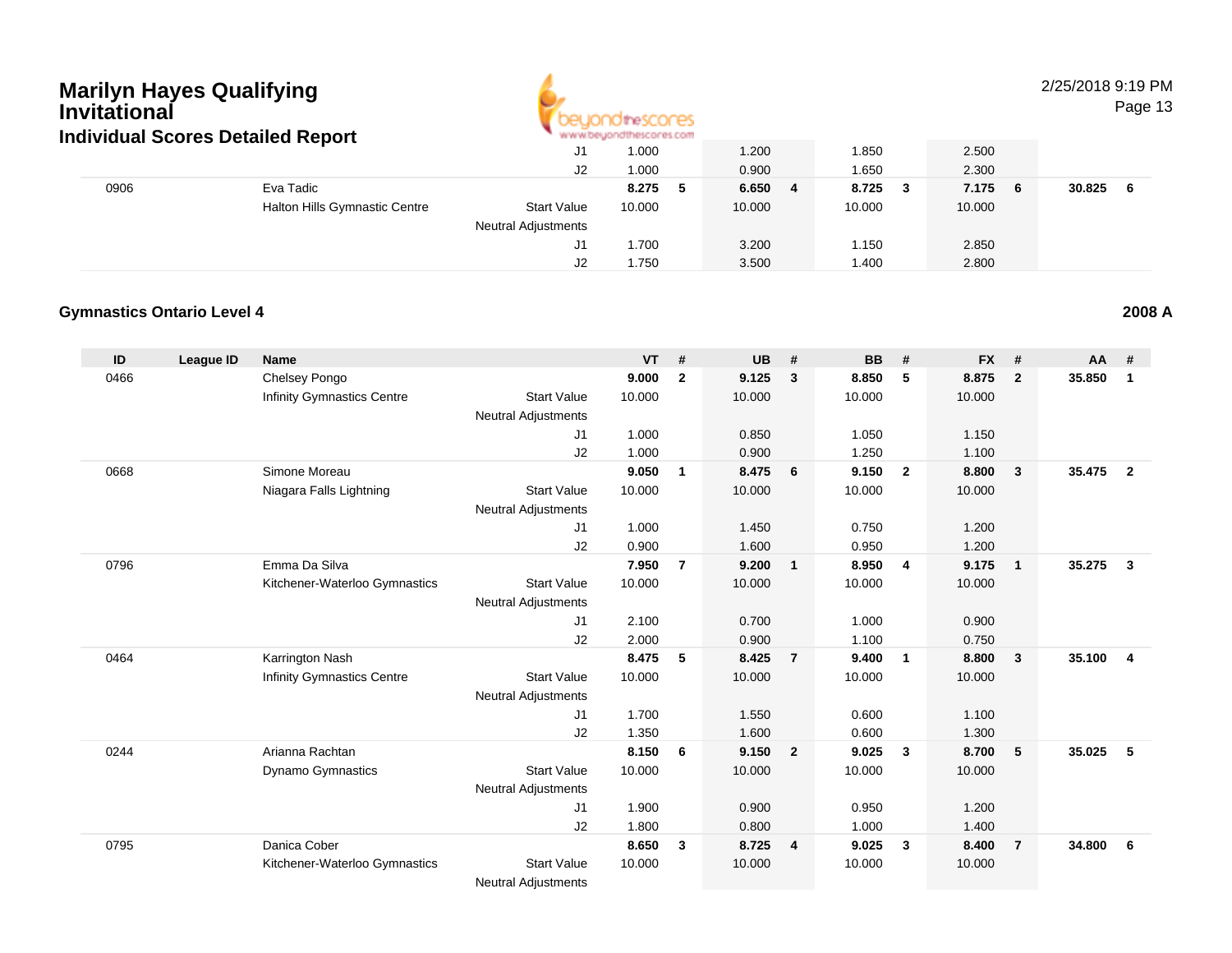

2/25/2018 9:19 PM

Page 14

|      |                                   | J <sub>1</sub>             | 1.450  |                          | 1.400  |                          | 0.900  |     | 1.500   |                         |          |                |
|------|-----------------------------------|----------------------------|--------|--------------------------|--------|--------------------------|--------|-----|---------|-------------------------|----------|----------------|
|      |                                   | J <sub>2</sub>             | 1.250  |                          | 1.150  |                          | 1.050  |     | 1.700   |                         |          |                |
| 0462 | Erin Belcourt                     |                            | 8.575  | 4                        | 8.600  | 5                        | 8.425  | 7   | 8.775 4 |                         | 34.375   | $\overline{7}$ |
|      | <b>Infinity Gymnastics Centre</b> | <b>Start Value</b>         | 10.000 |                          | 10.000 |                          | 10.000 |     | 10.000  |                         |          |                |
|      |                                   | <b>Neutral Adjustments</b> |        |                          |        |                          |        |     |         |                         |          |                |
|      |                                   | J <sub>1</sub>             | 1.400  |                          | 1.300  |                          | 1.700  |     | 1.100   |                         |          |                |
|      |                                   | J <sub>2</sub>             | 1.450  |                          | 1.500  |                          | 1.450  |     | 1.350   |                         |          |                |
| 0281 | Abigail Arbaji                    |                            | 7.850  | 8                        | 8.000  | 8                        | 8.825  | 6   | 8.250   | $\overline{\mathbf{8}}$ | 32.925 8 |                |
|      | Galaxy                            | <b>Start Value</b>         | 10.000 |                          | 10.000 |                          | 10.000 |     | 10.000  |                         |          |                |
|      |                                   | <b>Neutral Adjustments</b> |        |                          |        |                          |        |     |         |                         |          |                |
|      |                                   | J <sub>1</sub>             | 2.100  |                          | 2.000  |                          | 1.050  |     | 1.700   |                         |          |                |
|      |                                   | J <sub>2</sub>             | 2.200  |                          | 2.000  |                          | 1.300  |     | 1.800   |                         |          |                |
| 0461 | <b>Charlotte Adams</b>            |                            | X.XXX  | $\overline{\phantom{a}}$ | X.XXX  | $\overline{\phantom{a}}$ | 7.875  | - 8 | 8.450   | $6\overline{6}$         | 16.325 9 |                |
|      | <b>Infinity Gymnastics Centre</b> | <b>Start Value</b>         |        |                          |        |                          | 10.000 |     | 10.000  |                         |          |                |
|      |                                   | <b>Neutral Adjustments</b> |        |                          |        |                          |        |     |         |                         |          |                |
|      |                                   | J <sub>1</sub>             |        |                          |        |                          | 2.150  |     | 1.500   |                         |          |                |
|      |                                   | J2                         |        |                          |        |                          | 2.100  |     | 1.600   |                         |          |                |

## **Gymnastics Ontario Level 4**

| ID   | League ID | Name                    |                            | <b>VT</b> | #  | <b>UB</b> | #                       | <b>BB</b> | #              | <b>FX</b> | #           | $AA$ # |                |
|------|-----------|-------------------------|----------------------------|-----------|----|-----------|-------------------------|-----------|----------------|-----------|-------------|--------|----------------|
| 0158 |           | Isabella Vida           |                            | 8.925     | 5  | 9.600     | $\overline{\mathbf{1}}$ | 8.950     | 5              | 9.325     | $\mathbf 1$ | 36.800 | 1              |
|      |           | <b>T-Dot Tumblers</b>   | <b>Start Value</b>         | 10.000    |    | 10.000    |                         | 10.000    |                | 10.000    |             |        |                |
|      |           |                         | <b>Neutral Adjustments</b> |           |    |           |                         |           |                |           |             |        |                |
|      |           |                         | J1                         | 1.100     |    | 0.300     |                         | 0.950     |                | 0.650     |             |        |                |
|      |           |                         | J2                         | 1.050     |    | 0.500     |                         | 1.150     |                | 0.700     |             |        |                |
| 0742 |           | Bella Wiseman           |                            | 9.450     | 3  | 9.300     | $\mathbf{3}$            | 8.700     | - 6            | 9.050     | 3           | 36.500 | $\overline{2}$ |
|      |           | <b>Gyros Gymnastics</b> | <b>Start Value</b>         | 10.000    |    | 10.000    |                         | 10.000    |                | 10.000    |             |        |                |
|      |           |                         | <b>Neutral Adjustments</b> |           |    |           |                         |           |                |           |             |        |                |
|      |           |                         | J1                         | 0.500     |    | 0.600     |                         | 1.350     |                | 0.850     |             |        |                |
|      |           |                         | J2                         | 0.600     |    | 0.800     |                         | 1.250     |                | 1.050     |             |        |                |
| 0160 |           | Gisille Jarosz          |                            | 8.475     | 6  | 9.500     | $\overline{\mathbf{2}}$ | 9.750     | -1             | 8.725     | 5           | 36.450 | 3              |
|      |           | <b>T-Dot Tumblers</b>   | <b>Start Value</b>         | 10.000    |    | 10.000    |                         | 10.000    |                | 10.000    |             |        |                |
|      |           |                         | <b>Neutral Adjustments</b> |           |    |           |                         |           |                |           |             |        |                |
|      |           |                         | J1                         | 1.600     |    | 0.450     |                         | 0.200     |                | 1.350     |             |        |                |
|      |           |                         | J2                         | 1.450     |    | 0.550     |                         | 0.300     |                | 1.200     |             |        |                |
| 0670 |           | Sophia Slyva            |                            | 9.000     | -4 | 9.050     | $\overline{4}$          | 9.375     | $\overline{2}$ | 9.000     | 4           | 36.425 | 4              |
|      |           | Niagara Falls Lightning | <b>Start Value</b>         | 10.000    |    | 10.000    |                         | 10.000    |                | 10.000    |             |        |                |
|      |           |                         | <b>Neutral Adjustments</b> |           |    |           |                         |           |                |           |             |        |                |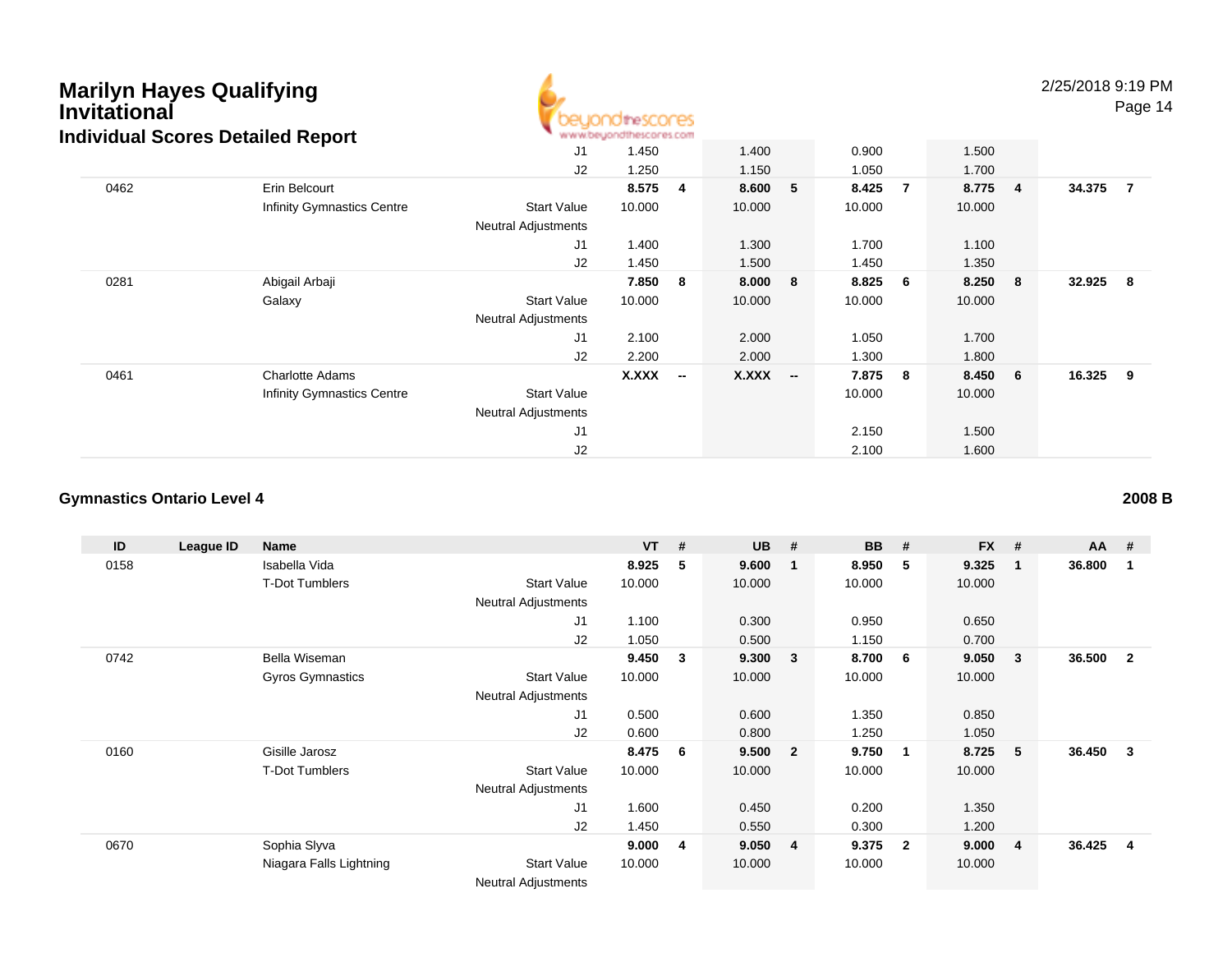

2/25/2018 9:19 PM

Page 15

|      |                                       | J <sub>1</sub>             | 1.000  |              | 0.900  |                | 0.600  |   | 0.950  |                |        |                |
|------|---------------------------------------|----------------------------|--------|--------------|--------|----------------|--------|---|--------|----------------|--------|----------------|
|      |                                       | J2                         | 1.000  |              | 1.000  |                | 0.650  |   | 1.050  |                |        |                |
| 0669 | Julia Soltes                          |                            | 9.475  | $\mathbf{2}$ | 8.150  | 6              | 8.625  | 7 | 9.125  | $\overline{2}$ | 35.375 | 5              |
|      | Niagara Falls Lightning               | <b>Start Value</b>         | 10.000 |              | 10.000 |                | 10.000 |   | 10.000 |                |        |                |
|      |                                       | <b>Neutral Adjustments</b> |        |              |        |                |        |   |        |                |        |                |
|      |                                       | J <sub>1</sub>             | 0.650  |              | 2.000  |                | 1.350  |   | 0.850  |                |        |                |
|      |                                       | J2                         | 0.400  |              | 1.700  |                | 1.400  |   | 0.900  |                |        |                |
| 0731 | <b>Brooke McGrath</b>                 |                            | 8.375  | 7            | 9.600  | $\mathbf{1}$   | 8.575  | 8 | 8.500  | $\overline{7}$ | 35.050 | 6              |
|      | <b>Gyros Gymnastics</b>               | <b>Start Value</b>         | 10.000 |              | 10.000 |                | 10.000 |   | 10.000 |                |        |                |
|      |                                       | <b>Neutral Adjustments</b> |        |              |        |                |        |   |        |                |        |                |
|      |                                       | J <sub>1</sub>             | 1.600  |              | 0.400  |                | 1.350  |   | 1.550  |                |        |                |
|      |                                       | J2                         | 1.650  |              | 0.400  |                | 1.500  |   | 1.450  |                |        |                |
| 0759 | Gracie MacDougald                     |                            | 9.525  | 1            | 8.100  | $\overline{7}$ | 9.050  | 4 | 8.350  | 8              | 35.025 | $\overline{7}$ |
|      | <b>Shenderey Gymnastics Institute</b> | <b>Start Value</b>         | 10.000 |              | 10.000 |                | 10.000 |   | 10.000 |                |        |                |
|      |                                       | <b>Neutral Adjustments</b> |        |              |        |                |        |   |        |                |        |                |
|      |                                       | J <sub>1</sub>             | 0.500  |              | 2.000  |                | 0.900  |   | 1.750  |                |        |                |
|      |                                       | J2                         | 0.450  |              | 1.800  |                | 1.000  |   | 1.550  |                |        |                |
| 0794 | <b>Brooke Park</b>                    |                            | 8.050  | 8            | 8.575  | 5              | 9.275  | 3 | 8.675  | 6              | 34.575 | - 8            |
|      | Kitchener-Waterloo Gymnastics         | <b>Start Value</b>         | 10.000 |              | 10.000 |                | 10.000 |   | 10.000 |                |        |                |
|      |                                       | <b>Neutral Adjustments</b> |        |              |        |                |        |   |        |                |        |                |
|      |                                       | J1                         | 2.100  |              | 1.350  |                | 0.600  |   | 1.250  |                |        |                |
|      |                                       | J2                         | 1.800  |              | 1.500  |                | 0.850  |   | 1.400  |                |        |                |

### **Gymnastics Ontario Level 4**

**2008 C**

| ID   | League ID | <b>Name</b>              |                            | $VT$ # |              | <b>UB</b> | #                       | <b>BB</b> | #                       | <b>FX</b> | #                       | <b>AA</b> | #            |
|------|-----------|--------------------------|----------------------------|--------|--------------|-----------|-------------------------|-----------|-------------------------|-----------|-------------------------|-----------|--------------|
| 0249 |           | Lauren Skeoch            |                            | 9.325  | $\mathbf 1$  | 9.500     | $\overline{\mathbf{2}}$ | 9.200     | - 5                     | 9.200     | $\overline{\mathbf{2}}$ | 37.225    |              |
|      |           | <b>Dynamo Gymnastics</b> | <b>Start Value</b>         | 10.000 |              | 10.000    |                         | 10.000    |                         | 10.000    |                         |           |              |
|      |           |                          | <b>Neutral Adjustments</b> |        |              |           |                         |           |                         |           |                         |           |              |
|      |           |                          | J1                         | 0.600  |              | 0.400     |                         | 0.750     |                         | 0.800     |                         |           |              |
|      |           |                          | J2                         | 0.750  |              | 0.600     |                         | 0.850     |                         | 0.800     |                         |           |              |
| 0155 |           | Emma Mitchell            |                            | 8.500  | - 7          | 9.625     |                         | 9.550     | $\blacksquare$          | 9.175     | - 3                     | 36.850    | $\mathbf{2}$ |
|      |           | <b>T-Dot Tumblers</b>    | <b>Start Value</b>         | 10.000 |              | 10.000    |                         | 10.000    |                         | 10.000    |                         |           |              |
|      |           |                          | <b>Neutral Adjustments</b> |        |              |           |                         |           |                         |           |                         |           |              |
|      |           |                          | J1                         | 1.500  |              | 0.300     |                         | 0.400     |                         | 0.900     |                         |           |              |
|      |           |                          | J2                         | 1.500  |              | 0.450     |                         | 0.500     |                         | 0.750     |                         |           |              |
| 0663 |           | Kyjiah Slowley           |                            | 9.100  | $\mathbf{2}$ | 9.050 4   |                         | 9.375     | $\overline{\mathbf{2}}$ | 9.175     | $\overline{\mathbf{3}}$ | 36.700    | 3            |
|      |           | Niagara Falls Lightning  | <b>Start Value</b>         | 10.000 |              | 10.000    |                         | 10.000    |                         | 10.000    |                         |           |              |
|      |           |                          | <b>Neutral Adjustments</b> |        |              |           |                         |           |                         |           |                         |           |              |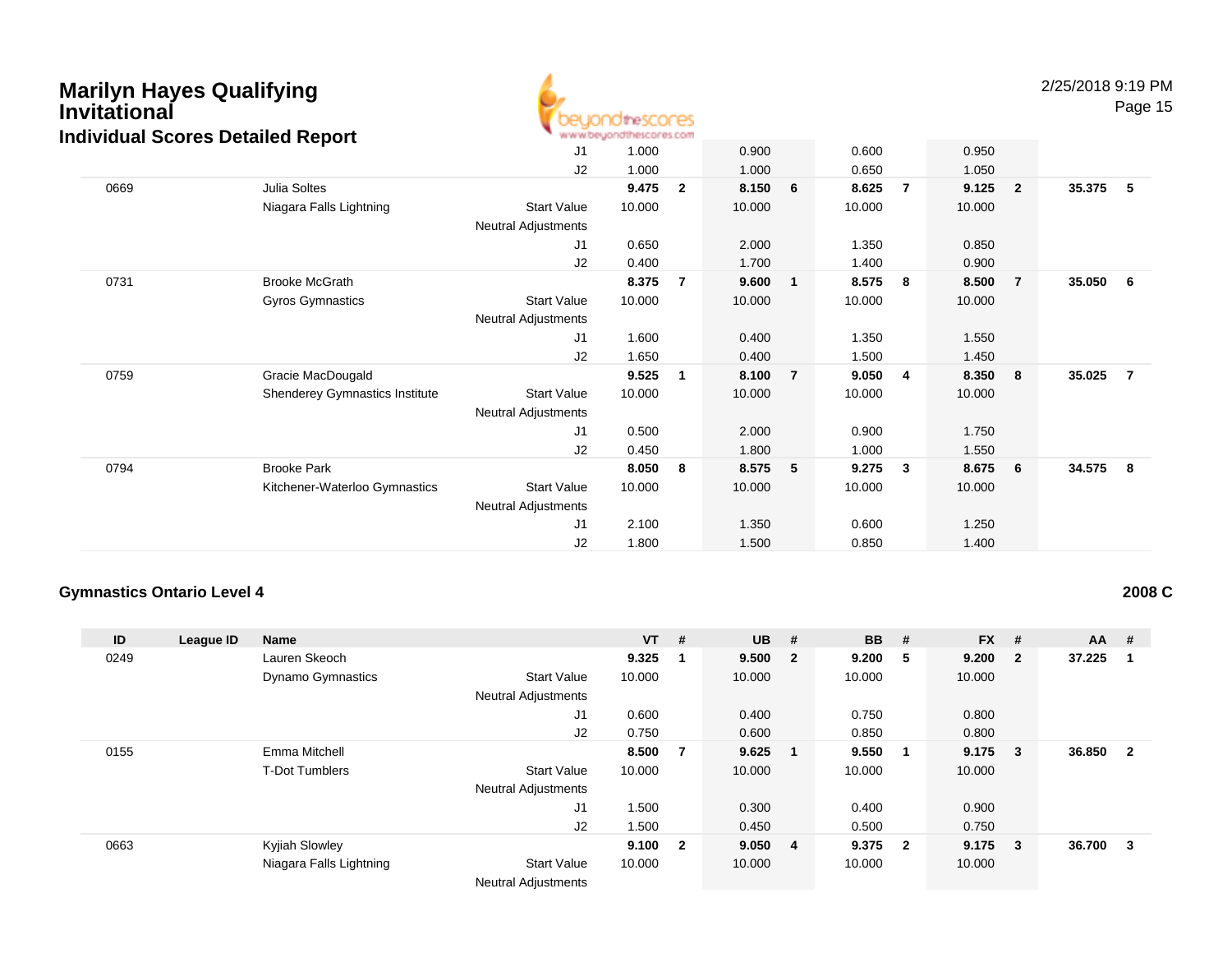

2/25/2018 9:19 PM

Page 16

|      | annada 000.00 Dolanoa Roport        | J1<br>J2                                         | 1.000<br>0.800 |                | 0.800<br>1.100 |                | 0.600<br>0.650 |                | 0.700<br>0.950 |                |        |                |
|------|-------------------------------------|--------------------------------------------------|----------------|----------------|----------------|----------------|----------------|----------------|----------------|----------------|--------|----------------|
| 0793 | Kyanna Themistocleous               |                                                  | 8.850          | 3              | 9.100          | $\mathbf{3}$   | 9.325          | $\mathbf{3}$   | 8.825          | 6              | 36.100 | $\overline{4}$ |
|      | Kitchener-Waterloo Gymnastics       | <b>Start Value</b><br>Neutral Adjustments        | 10.000         |                | 10.000         |                | 10.000         |                | 10.000         |                |        |                |
|      |                                     | J1                                               | 1.000          |                | 0.800          |                | 0.750          |                | 1.050          |                |        |                |
|      |                                     | J2                                               | 1.300          |                | 1.000          |                | 0.600          |                | 1.300          |                |        |                |
| 0242 | Lana McCreedy                       |                                                  | 8.375          | 8              | 8.825          | 5              | 9.075          | 6              | 9.475          | $\overline{1}$ | 35.750 | 5              |
|      | Dynamo Gymnastics                   | <b>Start Value</b><br><b>Neutral Adjustments</b> | 10.000         |                | 10.000         |                | 10.000         |                | 10.000         |                |        |                |
|      |                                     | J1                                               | 1.600          |                | 1.050          |                | 0.950          |                | 0.450          |                |        |                |
|      |                                     | J2                                               | 1.650          |                | 1.300          |                | 0.900          |                | 0.600          |                |        |                |
| 0480 | <b>Courtney Bilyj</b>               |                                                  | 8.775          | $\overline{4}$ | 8.825          | 5              | 9.025          | $\overline{7}$ | 8.875          | 5              | 35.500 | - 6            |
|      | <b>Twisters Gymnastics Club</b>     | <b>Start Value</b>                               | 10.000         |                | 10.000         |                | 10.000         |                | 10.000         |                |        |                |
|      |                                     | <b>Neutral Adjustments</b>                       |                |                |                |                |                |                |                |                |        |                |
|      |                                     | J <sub>1</sub>                                   | 1.100          |                | 1.150          |                | 1.000          |                | 1.050          |                |        |                |
|      |                                     | J2                                               | 1.350          |                | 1.200          |                | 0.950          |                | 1.200          |                |        |                |
| 0389 | Natalie Turgeon                     |                                                  | 8.700          | 5              | 8.100          | $\overline{7}$ | 9.300          | 4              | 9.025          | $\overline{4}$ | 35.125 | $\overline{7}$ |
|      | Oakville Gymnastics Club            | <b>Start Value</b><br>Neutral Adjustments        | 10.000         |                | 10.000         |                | 10.000         |                | 10.000         |                |        |                |
|      |                                     | J1                                               | 1.150          |                | 2.000          |                | 0.650          |                | 0.900          |                |        |                |
|      |                                     | J2                                               | 1.450          |                | 1.800          |                | 0.750          |                | 1.050          |                |        |                |
| 0602 | Jacinda Sutherland                  |                                                  | 8.550          | 6              | 8.625          | 6              | 9.075          | 6              | 8.175          | $\overline{7}$ | 34.425 | - 8            |
|      | <b>Brantford Gymnastics Academy</b> | <b>Start Value</b>                               | 10.000         |                | 10.000         |                | 10.000         |                | 10.000         |                |        |                |
|      |                                     | <b>Neutral Adjustments</b>                       |                |                |                |                |                |                |                |                |        |                |
|      |                                     | J <sub>1</sub>                                   | 1.500          |                | 1.500          |                | 0.850          |                | 1.800          |                |        |                |
|      |                                     | J2                                               | 1.400          |                | 1.250          |                | 1.000          |                | 1.850          |                |        |                |

### **Gymnastics Ontario Level 4**

| ID   | League ID | <b>Name</b>              |                            | <b>VT</b> | #  | $UB$ # |     | <b>BB</b> | - # | $FX$ # |     | AA     | -#                      |
|------|-----------|--------------------------|----------------------------|-----------|----|--------|-----|-----------|-----|--------|-----|--------|-------------------------|
| 0250 |           | <b>Madeline Smith</b>    |                            | 9.000     |    | 9.450  | - 3 | 9.175     | 3   | 9.000  | - 4 | 36.625 |                         |
|      |           | <b>Dynamo Gymnastics</b> | <b>Start Value</b>         | 10.000    |    | 10.000 |     | 10.000    |     | 10.000 |     |        |                         |
|      |           |                          | <b>Neutral Adjustments</b> |           |    |        |     |           |     |        |     |        |                         |
|      |           |                          | J1                         | 1.100     |    | 0.650  |     | 0.800     |     | 0.950  |     |        |                         |
|      |           |                          | J2                         | 0.900     |    | 0.450  |     | 0.850     |     | 1.050  |     |        |                         |
| 0398 |           | Lia Redick               |                            | 7.900     | -4 | 9.700  |     | 9.350     |     | 9.375  |     | 36.325 | $\overline{\mathbf{2}}$ |
|      |           | Oakville Gymnastics Club | <b>Start Value</b>         | 10.000    |    | 10.000 |     | 10.000    |     | 10.000 |     |        |                         |
|      |           |                          | <b>Neutral Adjustments</b> |           |    |        |     |           |     |        |     |        |                         |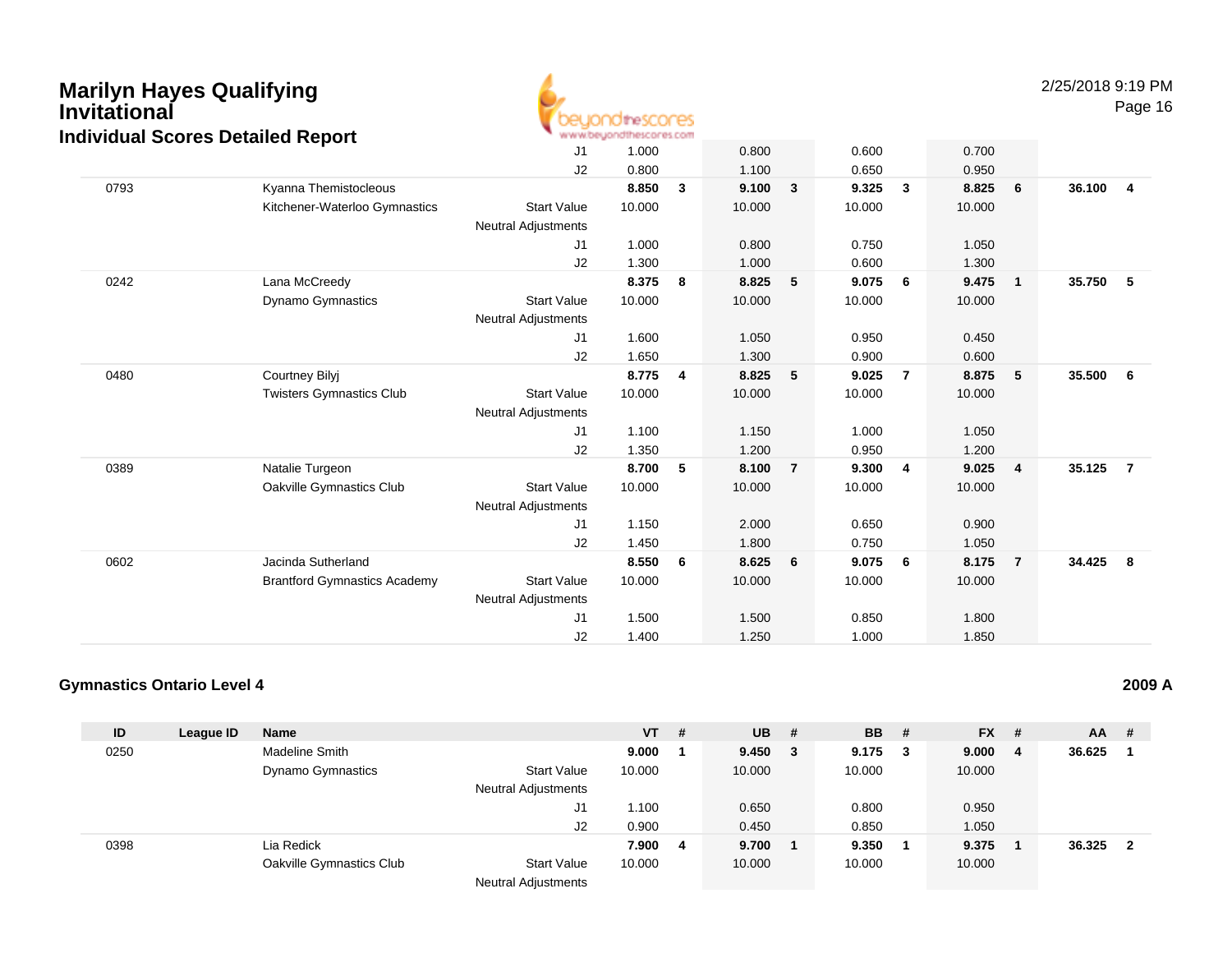

2/25/2018 9:19 PM

Page 17

|      | idividual Scores Detailed Report |                            | וואט היו ועראליו ועראי ועקריונים אירווי |                          |        |                |        |                |        |                         |        |                         |
|------|----------------------------------|----------------------------|-----------------------------------------|--------------------------|--------|----------------|--------|----------------|--------|-------------------------|--------|-------------------------|
|      |                                  | J1                         | 2.200                                   |                          | 0.300  |                | 0.700  |                | 0.550  |                         |        |                         |
|      |                                  | J2                         | 2.000                                   |                          | 0.300  |                | 0.600  |                | 0.700  |                         |        |                         |
| 0236 | Sierra Krulick                   |                            | 8.650                                   | $\mathbf{2}$             | 9.650  | $\overline{2}$ | 9.100  | $\overline{4}$ | 8.800  | 6                       | 36.200 | $\mathbf{3}$            |
|      | Dynamo Gymnastics                | <b>Start Value</b>         | 10.000                                  |                          | 10.000 |                | 10.000 |                | 10.000 |                         |        |                         |
|      |                                  | Neutral Adjustments        |                                         |                          |        |                |        |                |        |                         |        |                         |
|      |                                  | J1                         | 1.200                                   |                          | 0.250  |                | 0.950  |                | 1.250  |                         |        |                         |
|      |                                  | J2                         | 1.500                                   |                          | 0.450  |                | 0.850  |                | 1.150  |                         |        |                         |
| 0230 | Kara Babulic                     |                            | 8.275                                   | 3                        | 9.275  | 5              | 8.875  | 5              | 9.150  | $\overline{\mathbf{2}}$ | 35.575 | $\overline{4}$          |
|      | Dynamo Gymnastics                | <b>Start Value</b>         | 10.000                                  |                          | 10.000 |                | 10.000 |                | 10.000 |                         |        |                         |
|      |                                  | <b>Neutral Adjustments</b> |                                         |                          |        |                |        |                |        |                         |        |                         |
|      |                                  | J1                         | 1.700                                   |                          | 0.650  |                | 1.250  |                | 0.850  |                         |        |                         |
|      |                                  | J2                         | 1.750                                   |                          | 0.800  |                | 1.000  |                | 0.850  |                         |        |                         |
| 0238 | Sophie Lee                       |                            | 7.875                                   | 5                        | 9.450  | $\mathbf{3}$   | 9.100  | 4              | 9.150  | $\overline{\mathbf{2}}$ | 35.575 | $\overline{\mathbf{4}}$ |
|      | Dynamo Gymnastics                | <b>Start Value</b>         | 10.000                                  |                          | 10.000 |                | 10.000 |                | 10.000 |                         |        |                         |
|      |                                  | Neutral Adjustments        |                                         |                          |        |                |        |                |        |                         |        |                         |
|      |                                  | J1                         | 2.300                                   |                          | 0.600  |                | 0.900  |                | 0.750  |                         |        |                         |
|      |                                  | J2                         | 1.950                                   |                          | 0.500  |                | 0.900  |                | 0.950  |                         |        |                         |
| 0252 | Isla Metcalfe                    |                            | 7.800                                   | 6                        | 9.325  | 4              | 9.250  | $\overline{2}$ | 9.075  | $\mathbf{3}$            | 35.450 | 5                       |
|      | Dynamo Gymnastics                | <b>Start Value</b>         | 10.000                                  |                          | 10.000 |                | 10.000 |                | 10.000 |                         |        |                         |
|      |                                  | <b>Neutral Adjustments</b> |                                         |                          |        |                |        |                |        |                         |        |                         |
|      |                                  | J1                         | 2.400                                   |                          | 0.650  |                | 0.800  |                | 0.950  |                         |        |                         |
|      |                                  | J2                         | 2.000                                   |                          | 0.700  |                | 0.700  |                | 0.900  |                         |        |                         |
| 0399 | Audrey Sowa                      |                            | 7.400                                   | 8                        | 9.025  | 6              | 8.800  | 6              | 8.875  | $\sqrt{5}$              | 34.100 | $6\phantom{1}6$         |
|      | Oakville Gymnastics Club         | <b>Start Value</b>         | 10.000                                  |                          | 10.000 |                | 10.000 |                | 10.000 |                         |        |                         |
|      |                                  | Neutral Adjustments        |                                         |                          |        |                |        |                |        |                         |        |                         |
|      |                                  | J1                         | 2.800                                   |                          | 1.050  |                | 1.300  |                | 1.200  |                         |        |                         |
|      |                                  | J2                         | 2.400                                   |                          | 0.900  |                | 1.100  |                | 1.050  |                         |        |                         |
| 0779 | Ava Courchesne                   |                            | 7.475                                   | $\overline{7}$           | 7.975  | 8              | 7.275  | 8              | 8.275  | $\overline{7}$          | 31.000 | $\overline{7}$          |
|      | Kitchener-Waterloo Gymnastics    | <b>Start Value</b>         | 10.000                                  |                          | 10.000 |                | 10.000 |                | 10.000 |                         |        |                         |
|      |                                  | Neutral Adjustments        |                                         |                          |        |                |        |                |        |                         |        |                         |
|      |                                  | J1                         | 2.700                                   |                          | 2.050  |                | 2.800  |                | 1.600  |                         |        |                         |
|      |                                  | J2                         | 2.350                                   |                          | 2.000  |                | 2.650  |                | 1.850  |                         |        |                         |
| 0465 | Kennedy Nash                     |                            | <b>X.XXX</b>                            | $\overline{\phantom{a}}$ | 8.050  | $\overline{7}$ | 8.725  | $\overline{7}$ | 8.175  | $\overline{\mathbf{8}}$ | 24.950 | $\overline{\mathbf{8}}$ |
|      | Infinity Gymnastics Centre       | <b>Start Value</b>         |                                         |                          | 10.000 |                | 10.000 |                | 10.000 |                         |        |                         |
|      |                                  | Neutral Adjustments        |                                         |                          |        |                |        |                |        |                         |        |                         |
|      |                                  | J <sub>1</sub>             |                                         |                          | 1.800  |                | 1.350  |                | 1.700  |                         |        |                         |
|      |                                  | J2                         |                                         |                          | 2.100  |                | 1.200  |                | 1.950  |                         |        |                         |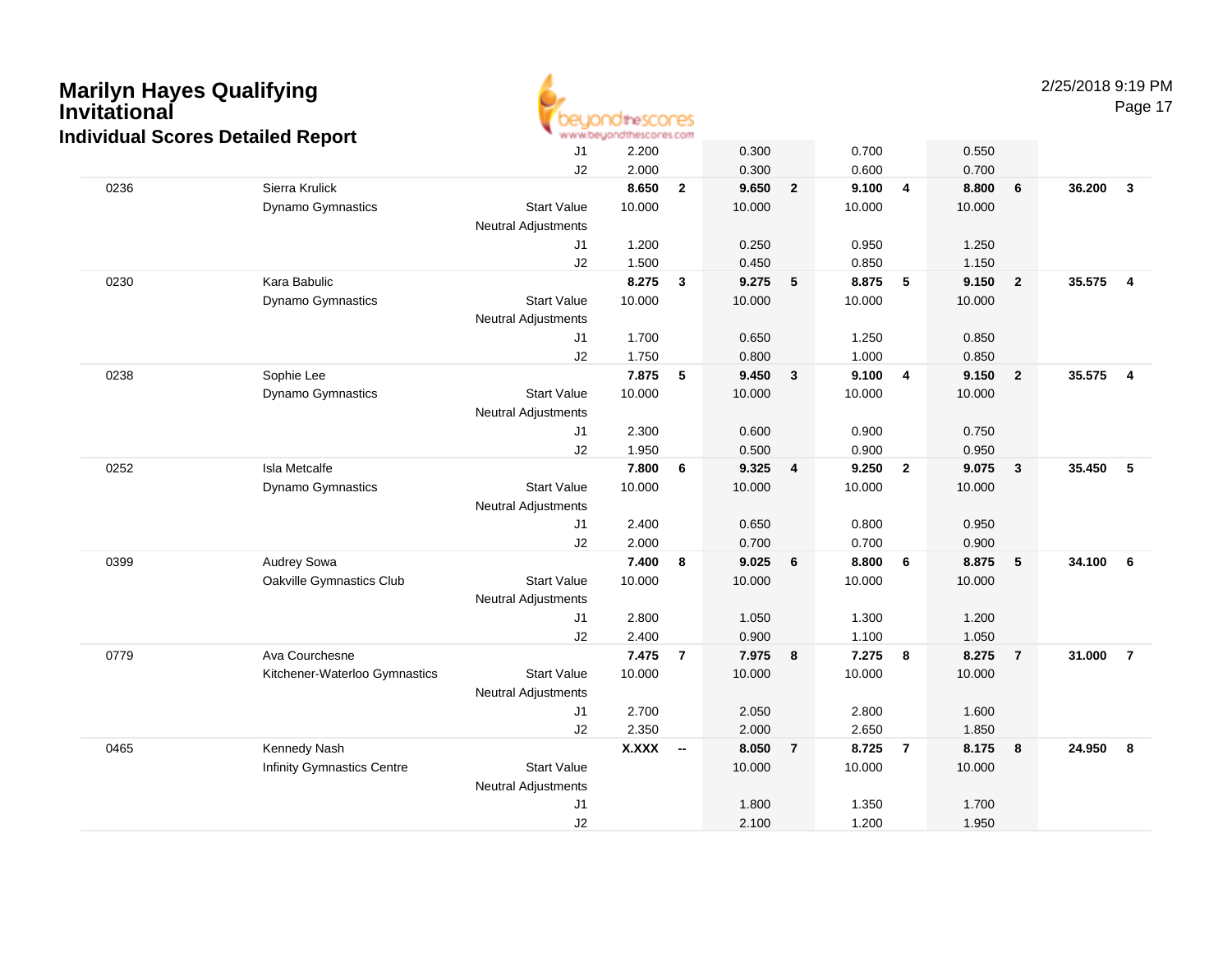## **Gymnastics Ontario Level 4 2009 BMarilyn Hayes Qualifying InvitationalIndividual Scores Detailed Report**



| ID   | <b>League ID</b> | <b>Name</b>                   |                            | <b>VT</b> | #              | <b>UB</b> | #                       | <b>BB</b>      | #                       | <b>FX</b> | #                       | AA     | #              |
|------|------------------|-------------------------------|----------------------------|-----------|----------------|-----------|-------------------------|----------------|-------------------------|-----------|-------------------------|--------|----------------|
| 0157 |                  | Anika Spence                  |                            | 8.350     | 3              | 9.550     | $\mathbf{1}$            | 9.700          | $\overline{1}$          | 9.575     | $\overline{1}$          | 37.175 | $\mathbf{1}$   |
|      |                  | <b>T-Dot Tumblers</b>         | <b>Start Value</b>         | 10.000    |                | 10.000    |                         | 10.000         |                         | 10.000    |                         |        |                |
|      |                  |                               | Neutral Adjustments        |           |                |           |                         |                |                         |           |                         |        |                |
|      |                  |                               | J <sub>1</sub>             | 1.700     |                | 0.400     |                         | 0.300          |                         | 0.350     |                         |        |                |
|      |                  |                               | J2                         | 1.600     |                | 0.500     |                         | 0.300          |                         | 0.500     |                         |        |                |
| 0938 |                  | Olivia Roth                   |                            | 9.125     | $\mathbf{1}$   | 9.325     | $\overline{2}$          | 8.825          | $\overline{7}$          | 9.200     | $\overline{\mathbf{3}}$ | 36.475 | $\overline{2}$ |
|      |                  | <b>Dynamo Gymnastics</b>      | <b>Start Value</b>         | 10.000    |                | 10.000    |                         | 10.000         |                         | 10.000    |                         |        |                |
|      |                  |                               | <b>Neutral Adjustments</b> |           |                |           |                         |                |                         |           |                         |        |                |
|      |                  |                               | J1                         | 0.900     |                | 0.750     |                         | 1.200          |                         | 0.700     |                         |        |                |
|      |                  |                               | J2                         | 0.850     |                | 0.600     |                         | 1.150          |                         | 0.900     |                         |        |                |
| 0397 |                  | Lauren MacDiarmid             |                            | 8.500     | $\overline{2}$ | 9.300     | 3                       | 9.275          | $\overline{\mathbf{3}}$ | 8.875     | 5                       | 35.950 | $\overline{3}$ |
|      |                  | Oakville Gymnastics Club      | <b>Start Value</b>         | 10.000    |                | 10.000    |                         | 10.000         |                         | 10.000    |                         |        |                |
|      |                  |                               | <b>Neutral Adjustments</b> |           |                |           |                         |                |                         | $-0.100$  |                         |        |                |
|      |                  |                               | J <sub>1</sub>             | 1.600     |                | 0.600     |                         | 0.750          |                         | 1.050     |                         |        |                |
|      |                  |                               | J <sub>2</sub>             | 1.400     |                | 0.800     |                         | 0.700          |                         | 1.000     |                         |        |                |
| 0241 |                  | <b>Whitney McRae</b>          |                            | 8.500     | $\overline{2}$ | 9.075     | $\overline{\mathbf{4}}$ | 9.050          | 5                       | 9.225     | $\overline{2}$          | 35.850 | $\overline{4}$ |
|      |                  | <b>Dynamo Gymnastics</b>      | <b>Start Value</b>         | 10.000    |                | 10.000    |                         | 10.000         |                         | 10.000    |                         |        |                |
|      |                  |                               | <b>Neutral Adjustments</b> | 1.400     |                | 0.850     |                         |                |                         | 0.700     |                         |        |                |
|      |                  |                               | J1<br>J <sub>2</sub>       | 1.600     |                | 1.000     |                         | 1.100<br>0.800 |                         | 0.850     |                         |        |                |
| 0251 |                  | <b>Charlotte Vetter</b>       |                            | 7.650     | 5              | 8.950     | 5                       | 9.500          | $\overline{2}$          | 8.900     | $\overline{4}$          | 35.000 | 5              |
|      |                  | <b>Dynamo Gymnastics</b>      | <b>Start Value</b>         | 10.000    |                | 10.000    |                         | 10.000         |                         | 10.000    |                         |        |                |
|      |                  |                               | Neutral Adjustments        |           |                |           |                         |                |                         |           |                         |        |                |
|      |                  |                               | J1                         | 2.200     |                | 1.100     |                         | 0.500          |                         | 1.200     |                         |        |                |
|      |                  |                               | J2                         | 2.500     |                | 1.000     |                         | 0.500          |                         | 1.000     |                         |        |                |
| 0400 |                  | Celina Lavoie                 |                            | 8.500     | $\overline{2}$ | 8.350     | 6                       | 9.000          | 6                       | 8.625     | $\overline{7}$          | 34.475 | 6              |
|      |                  | Oakville Gymnastics Club      | <b>Start Value</b>         | 10.000    |                | 10.000    |                         | 10.000         |                         | 10.000    |                         |        |                |
|      |                  |                               | <b>Neutral Adjustments</b> |           |                |           |                         | $-0.100$       |                         |           |                         |        |                |
|      |                  |                               | J1                         | 1.600     |                | 1.800     |                         | 0.800          |                         | 1.400     |                         |        |                |
|      |                  |                               | J2                         | 1.400     |                | 1.500     |                         | 1.000          |                         | 1.350     |                         |        |                |
| 0791 |                  | Sasha Bowes                   |                            | 7.850     | 4              | 8.250     | $\overline{7}$          | 9.075          | $\overline{4}$          | 8.775     | 6                       | 33.950 | $\overline{7}$ |
|      |                  | Kitchener-Waterloo Gymnastics | <b>Start Value</b>         | 10.000    |                | 10.000    |                         | 10.000         |                         | 10.000    |                         |        |                |
|      |                  |                               | Neutral Adjustments        |           |                |           |                         |                |                         |           |                         |        |                |
|      |                  |                               | J <sub>1</sub>             | 2.300     |                | 1.800     |                         | 0.850          |                         | 1.200     |                         |        |                |
|      |                  |                               | J2                         | 2.000     |                | 1.700     |                         | 1.000          |                         | 1.250     |                         |        |                |